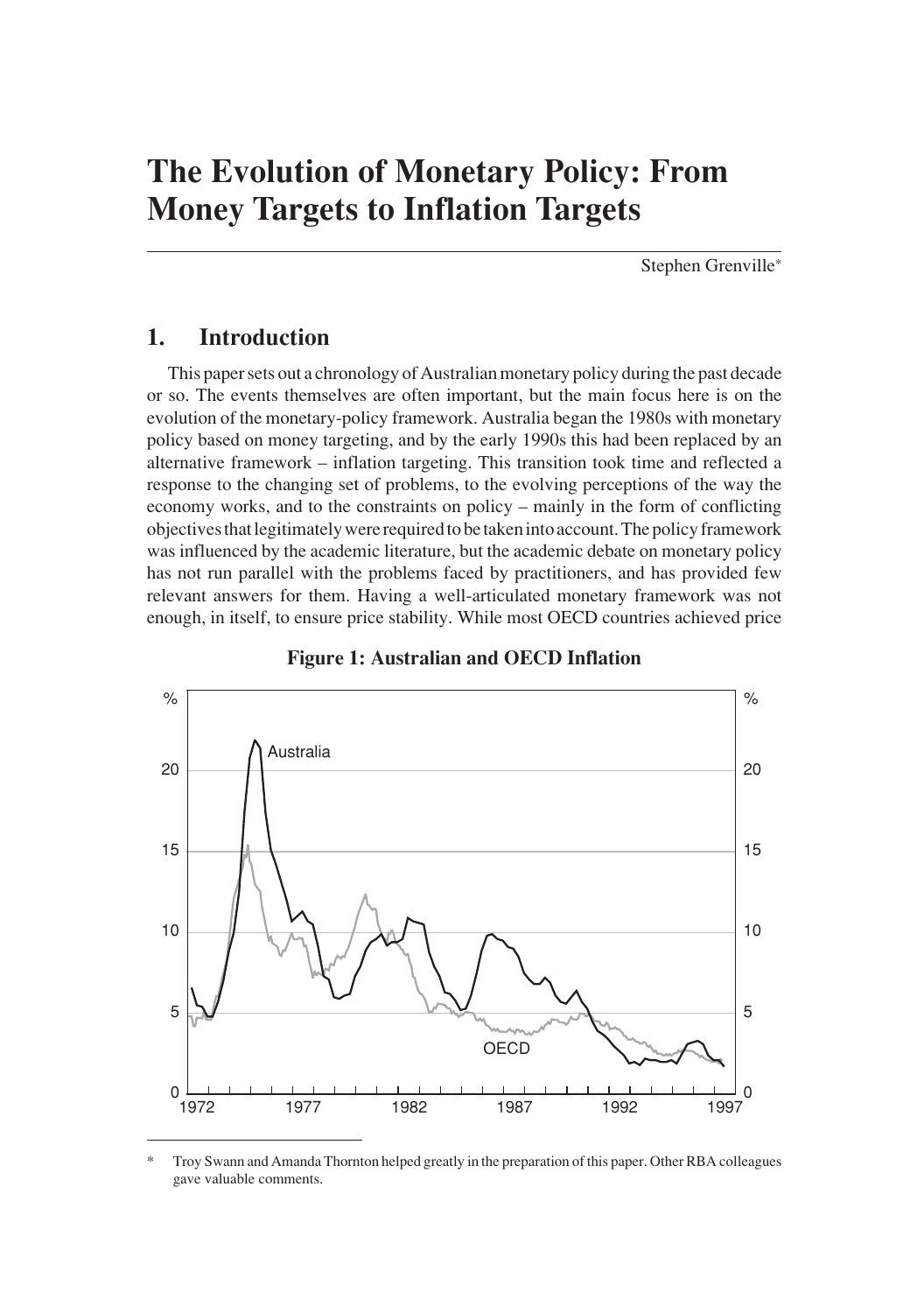

**Figure 2: Monetary Indicators, 1980–97**

Note: The real interest rate is the nominal interest rate less the underlying inflation rate. Prior to 1984, the interest rate is the 90-day bank bill rate.

stability by the mid 1980s, it eluded Australia during the monetary-targeting phase – and for the rest of the 1980s. Late in the decade, the costs of inflation became increasingly apparent, and policy was set with a view to winding it back. Inflation was well contained during the period of rapid growth in 1989/90. But it was not until 1990 that Australia had the combination of commitment, understanding and cyclical circumstances to bring about a structural reduction in inflation.

As we trace through the evolving policy framework, the issues can be brought into sharper focus if the framework, in each episode, is evaluated against a set of common characteristics or criteria:

• While discretion in policy-making would seem to be desirable to cope with the complexities and unknowns of the economy and the variety of shocks which hit it, many countries constrain policy-makers' flexibility by imposing rules. There is a perceived need to discipline the policy-makers, to offset their inflationary biases: rules, so the argument goes, force the authorities to make better decisions. As well,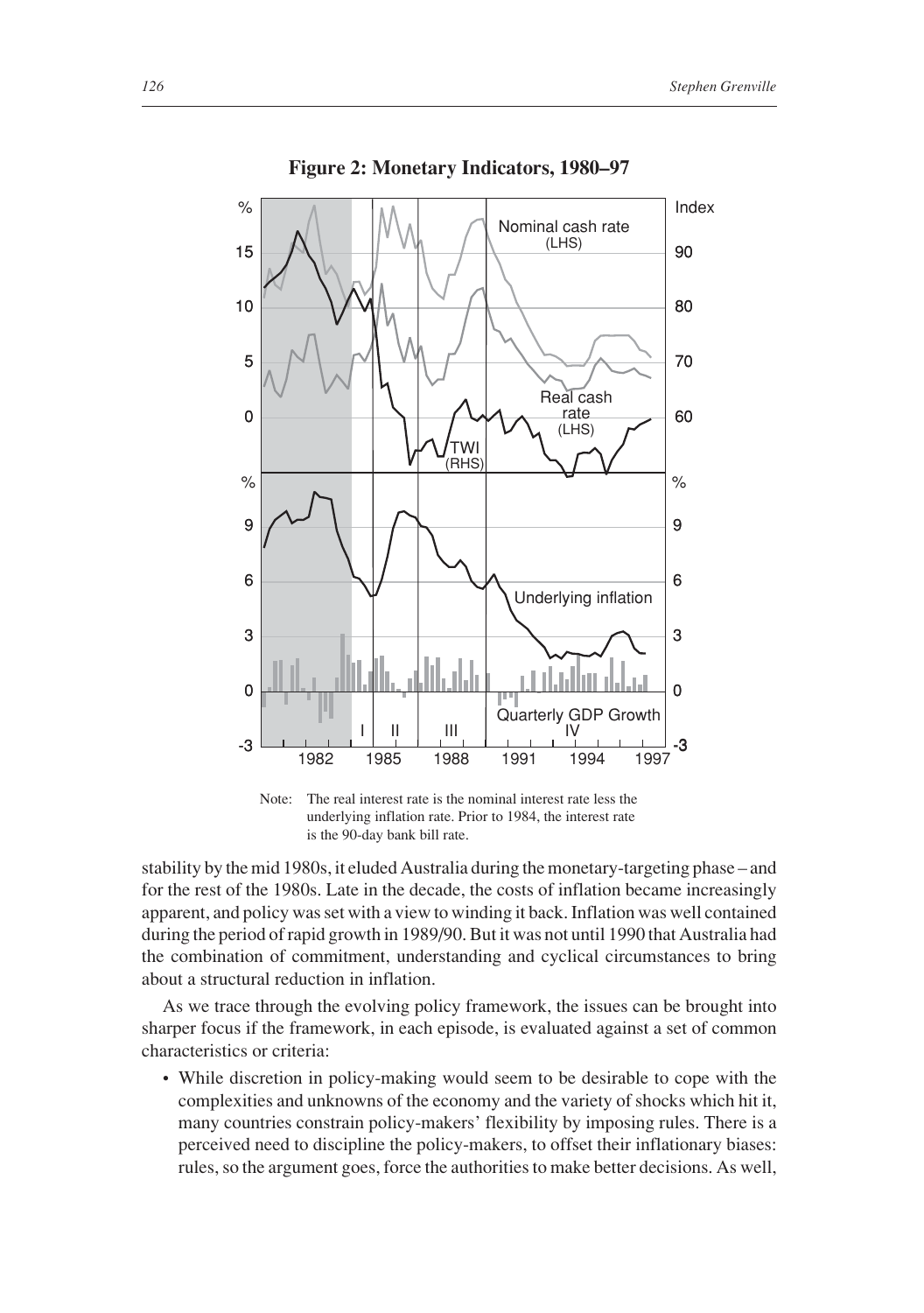a rules-based framework, backed up by accountability, lets the public know how the authorities will behave, giving the public confidence about the future path of prices: the economy, it is argued, works better with rules. Where did the Bank stand on the 'rules versus discretion' spectrum? What were the 'rules' which constrained and guided the Bank's behaviour? Was there a defined final objective or objectives, against which the outcomes should be judged? Was there an intermediate target and/or an operating rule which guided day-by-day decisions and which allowed the public to continuously monitor the authorities' performance? Who set the rule – the Bank or the Government?

- Second, how did the Bank view the *transmission* of monetary policy? How did the Bank think the economy worked?
- Third, the policy *context*. What was the place of the Bank and monetary policy in the overall macro-policy scheme? Was monetary policy constrained by other policies (or deficiencies in other policy areas), or seen as a 'stand-alone' instrument? Was the Bank free to pursue its objectives (was it independent)?

## **2. Phase One: 1984 – The End of Monetary Targets**

In explaining the evolution of policy, there is always a temptation to go back a little further in history to explain a particular event in terms of its antecedents. This account breaks into the time continuum in the last year of the monetary-targeting phase (which, for Australia, began in 1976 and ended in February 1985). This provides a useful starting point, because the lessons of this phase affected the subsequent period.

Among the industrial countries, pragmatic monetarism was, almost universally, the basis of monetary policy at this time (Goodhart 1989, p. 295). The widespread acceptance of the monetarist framework was a reaction to the perceived failures of the earlier Keynesian approaches. Policy-makers turned to a framework which seemed tailor-made for the problem of price stability. Goodhart (1989) records eight countries as adopting the monetarist framework (see also Argy, Brennan and Stevens 1989).

The characteristics of the monetarist approach in its rigorous form fit neatly into the three-fold classification suggested above:

• In terms of *rules*, money was an intermediate target, but the ultimate target was inflation. While the theoretical apparatus, built around a stable money-demand function, might have suggested that the ultimate target would be nominal income, monetarism came to be associated with the idea that monetary policy should have one single objective – price stability. Abhorrence of inflation was not an essential element of the monetarist framework, but in practice was an important part of the rhetoric. This framework seemed to provide very clear *operational* guidance for day-to-day policy-making – the policy-makers' task was to ensure that the chosen money aggregate remained on its pre-determined track. While ideas of *time inconsistency* had not entered the general debate at this stage, Milton Friedman had a more intuitive view of the pernicious interaction of politics and discretionary policies. One of the most useful (and enduring) contributions of monetarism was to emphasise that monetary policy was more about the *behaviour* of the authorities, rather than about how the economy worked.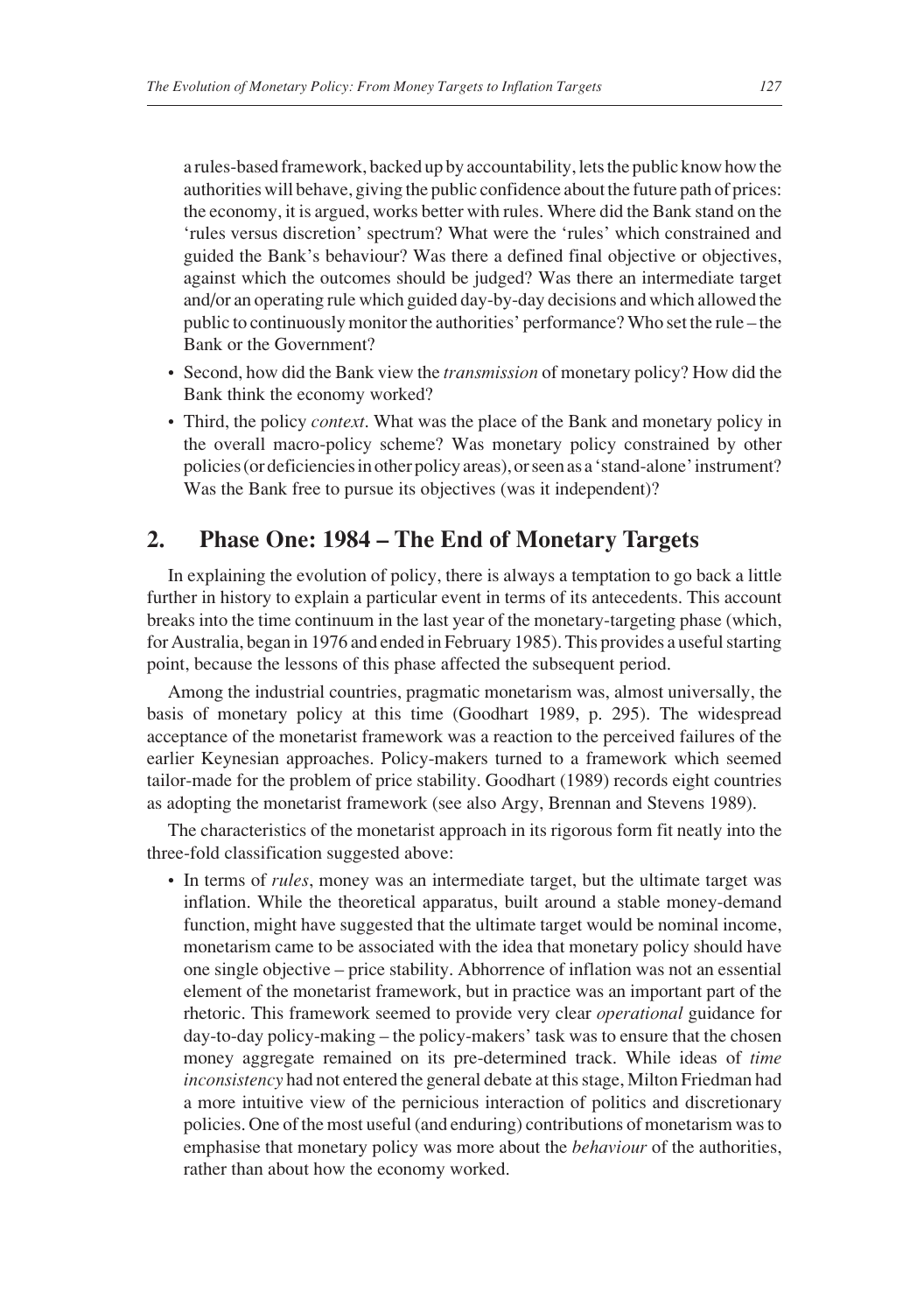

**Figure 3: Monetary Indicators – Phase One**

- While the *transmission* process was not explicit, money was assumed to affect prices quite directly without much effect on activity (the 'classical dichotomy'). There were 'long and variable lags': hence, finetuning the cycle was seen as futile or counterproductive. In any case, the economy was seen to have well-developed self-equilibrating forces which would iron out business cycles reasonably quickly. *Price expectations* were the driving force in the persistence of inflation.
- On *context*, monetary policy had no linkages or synergy with other policies. It was the specialised instrument for achieving price stability, and it should be assigned this 'stand-alone' role. This contrasted with the less rigorously specified Keynesian framework which had the simple notion that excess demand (whether caused by the budget, excess money growth or some non-policy shock) would put pressure on capacity and cause inflation.

This was the rigorous textbook version: the Reserve Bank of Australia's brand of monetarism was rather different – pragmatic rather than doctrinal.<sup>1</sup> It can be characterised in the following way.

<sup>1.</sup> As Corden (1989, p. 160) notes: 'Contrary to images created during the stabilisation period, Australian policy was not really monetarist in any true sense of the term… There was no suggestion that the projections imposed a constraint on policies'. Others saw money in a more central role in policy, and judged the outcome *solely* in terms of whether the monetary target was achieved (Sieper and Wells 1991).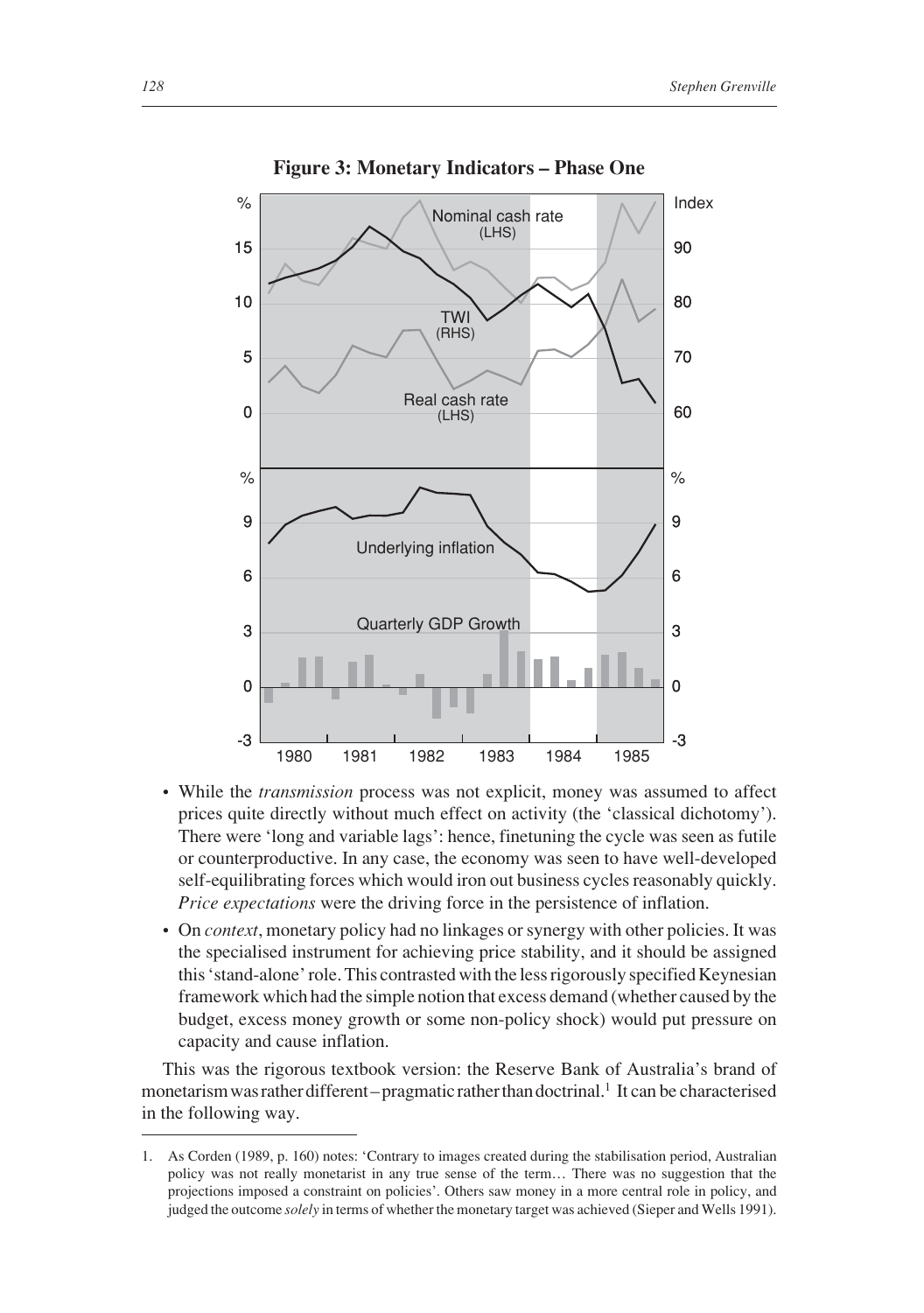**The rule**. The M3 target (more correctly, a 'conditional projection') was set down, in the Budget, by the Treasurer (not the Bank). In addition to the money target, the Bank was still bound by the specific objectives set out in the Act – price stability and employment. The Labor Government which came to power in 1983 specifically renounced monetarism in its rigorous form.2 This was, in large part, because they saw wages policy as the principal means of achieving price stability. M3 was an intermediate target, with some mix of real output and prices as the final objective, implicitly set so as to be consistent with the wages/incomes outcome ('maximise non-inflationary growth'). The Bank certainly did not see the money target as providing day-by-day operational guidance for policy. In the newly evolved operational procedures, monetary policy was implemented via the cash rate (Macfarlane 1984). This, not a money aggregate, was the operational focus, as it was in virtually every country with a monetary target. To the extent that price expectations were part of the thinking at the time, they were anchored more by the Accord than by the money target.

**Transmission**. While textbook monetarism saw a direct transmission of monetary policy from money to prices and there were individuals in both the Reserve Bank and Treasury who were firm adherents to the rigorous monetarist viewpoint, Australian policy-makers in general retained their Keynesian view of transmission: inflation depended largely on the state of demand.

**Policy context**. With the election of the Labor Government in 1983, it was quite explicit that monetary policy was seen as closely integrated with other macro-policy 'arms' – wages policy and fiscal policy. The Bank accepted this: the *Annual Report* (1983, p. 8) noted: 'Because it should entail a lower cost in terms of unemployment, income restraint achieved through processes of consultation is much to be preferred to restraint enforced through tough monetary and other policies'. This period began with a clear perception that real wages were too high. Getting *real* wages down was the task of the Wages Pause (introduced in 1982 – the last year of the Fraser Government) and, subsequently, the Accord. With wages set in this way, monetary policy was constrained: to achieve greater-than-expected success on inflation would actually *worsen*the structural real-wage problem. So monetary policy was set to support wages policy, accommodating a reasonable growth in nominal income.3

<sup>2.</sup> The flavour is captured by this quote from the first Accord: 'Many countries, including Australia, adopted monetarist policies, on the assumption that they would gradually bring inflation down to low levels, thus breaking inflationary expectations, and enabling a non-inflationary expansion of the economy to then occur. In practice, monetarism proved disastrous… It is with this experience in mind that a mutuallyagreed policy on prices and incomes (has been developed)…to enable Australia to experience prolonged high rates of economic and employment growth, without incurring the circumscribing penalty of high inflation, by providing for resolution of conflicting income claims at lower levels of inflation than otherwise would be the case. With inflation control being achieved in this way, budgetary and monetary policies may be responsibly set to promote economic and employment growth, thus enabling unemployment to be reduced and living standards to rise' (ACTU Statement of Accord, February 1983, pp. 1–2).

<sup>3.</sup> It could be argued that monetary policy *always* faces the same dilemma in reducing inflation: because of sticky wages, it will take some time for markets (especially the labour market) to adjust prices for the new low-inflation policy setting, and in the meantime output suffers. A centralised system, however, can greatly exacerbate this problem. 'To the extent that the Accord has put a narrow band around nominal wage increases, it has flattened the trade-off between output and inflation available to other policies… The rigidity of wages simply means that the deviation of price inflation from wage inflation would carry with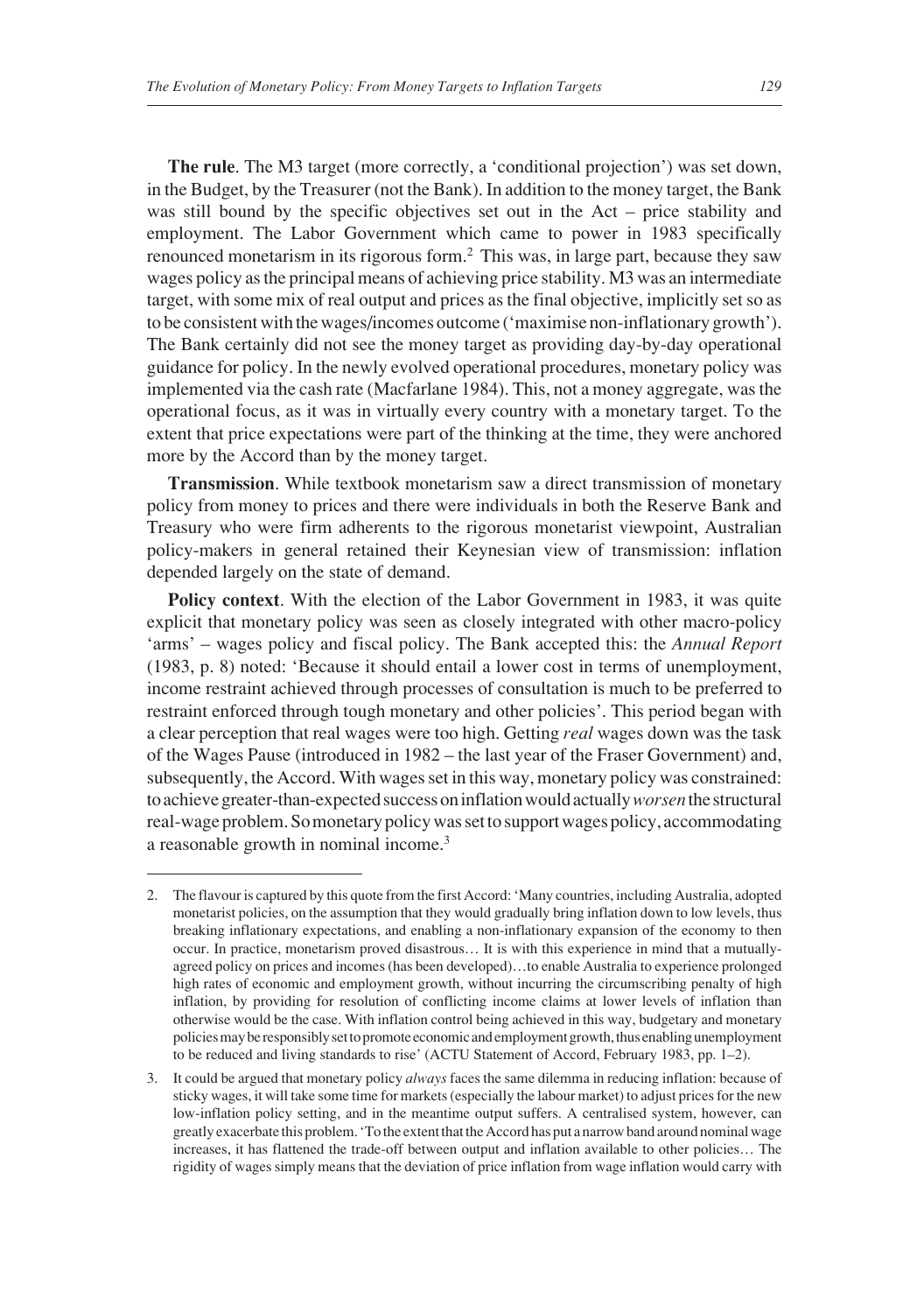The exchange-rate float of December 1983 provided, for the first time, the technical capacity to enforce the target. But the same institutional changes which made this *possible* also brought into question whether it was *desirable*. <sup>4</sup> The Bank's *Annual Report* of 1984 talks of the new opportunities to control the money supply, but also notes the constraints in doing this. If the general course of inflation and economic activity seemed broadly appropriate, the Bank's non-doctrinal adherence to monetarism made it reluctant to cease observing the economy as it saw it outside the window, and rely solely on the 'blind-flying' instruments of monetary growth. With this fuzzy rule in place, it provided no basis for policy discipline, for accountability, or as an anchor for price expectations.

As it turned out, 1984 was a relatively good year for the economy, with strong recovery coming out of the recession of 1982, but with inflation falling quite sharply, so that by the end of the year it was running at 5 per cent (down from a peak of 12 per cent). Given the wage restraint of the time, there were prospects of it falling further. These were hardly the circumstances in which the authorities were going to tighten policy enough to achieve the monetary target. By February 1985, it was clear that the monetary target would be substantially exceeded, and the target was 'suspended'.

Such a breakdown of the relationship between nominal income and money might have been anticipated: it was certainly not difficult to explain after the event. While some of the discussion was in terms of measurement problems and 'disintermediation', the real problem was much deeper. Regulation had led to 'financial repression', and as people had the opportunity to borrow more, they did so. Australia entered a period – beginning late in 1983 and lasting for about five years – when credit grew on average by more than 20 per cent per year (i.e. much faster than nominal income). With the benefit of hindsight, this was not a sign that monetary policy was loose; it was a sign of the breakdown of the velocity relationship.<sup>5</sup>

The question, in judging policy of the period against current perceptions of the central bank's role, is whether more rigorous implementation of monetarism would have achieved a better outcome on inflation without unacceptable high costs in terms of lost economic output. What explains the difference between Australia's readiness to miss –

it substantial real effects on output and employment' (Carmichael 1990a, p. 4). It might have been possible to devise an Accord which explicitly targeted both real and nominal wages, and set these to achieve price stability. Starting with a real-wage overhang, however, it would have been difficult to achieve simultaneous agreement for a winding back of real wages *and* nominal unit labour costs. The greatest progress in reducing real wages was made, in practice, in those periods when inflation was higher than expected. Later, the Accord helped to contain the wage impact of strong demand in the late 1980s, but it also built further rigidity into the wage/price nexus, as it coped with immediate wage demands by pushing them into the future, creating the 'wages pipeline', which put a floor under wages extending out a year or more.

<sup>4.</sup> The Governor was to note: 'virtually all the instruments, and the power to use them flexibly, which my predecessors sighed for, are now available to the central bank' (Johnston 1985b, p. 3).

<sup>5.</sup> It was not until later that the full degree of the breakdown in the money-demand functions was apparent, because continual re-estimation and redefinition could keep the money-demand equations in some degree of stability *ex post*. 'It was an era when econometric studies of demand for money functions multiplied like rabbits. Rarely have so many equations been claimed to have stable and satisfactory properties one moment and have collapsed the next' (Goodhart 1992, p. 314). The RBA Conference of 1989 set the seal, for Australia, against the idea that money demand could be the basis of monetary policy. But, in practice, it had been abandoned three years earlier. The Bank came to see money as endogenous, with nominal income causing money to increase, rather than *vice versa* (Carmichael 1990a, p. 12).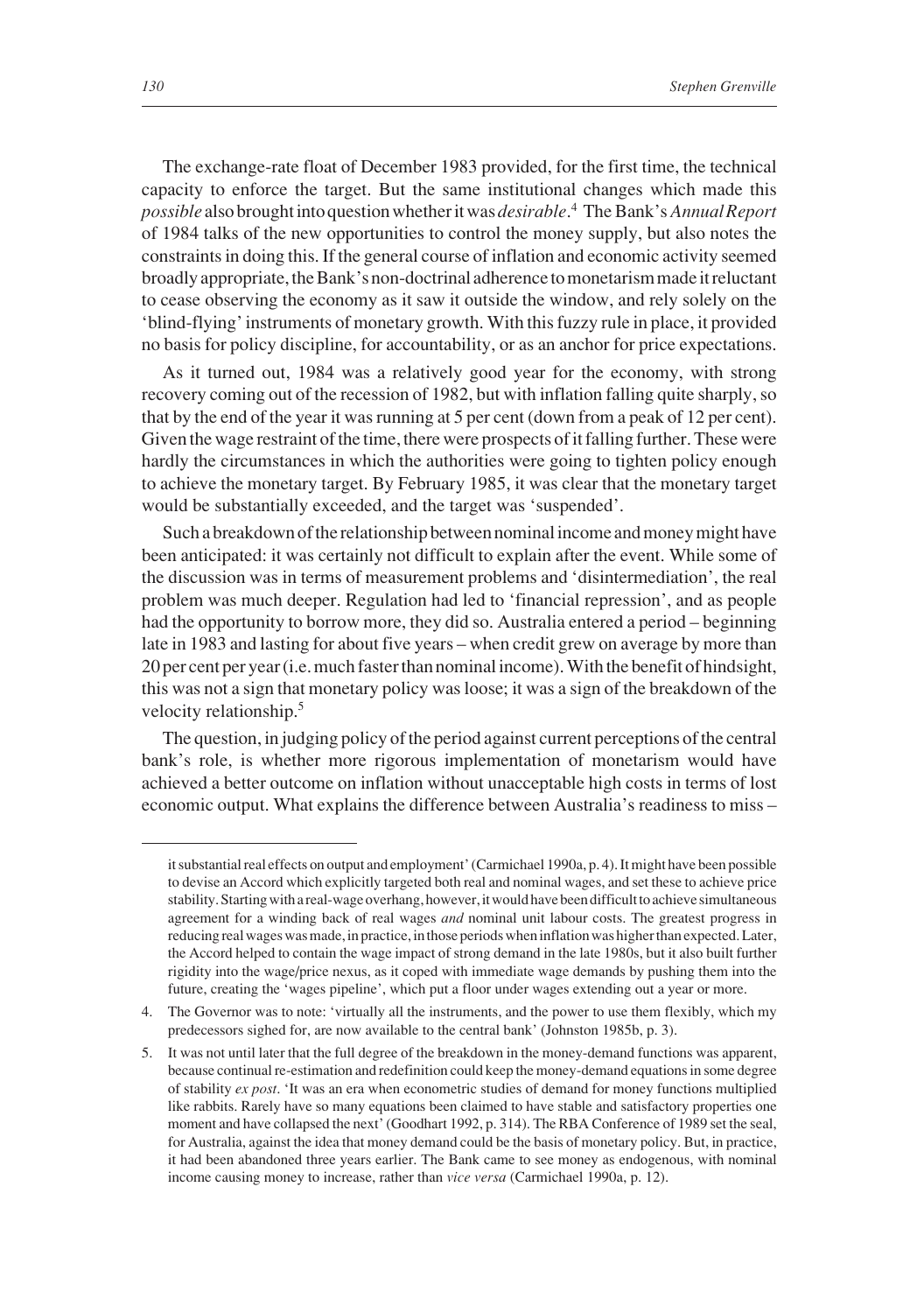and then abandon – its monetary targets, while in the United States the short-lived monetarist period saw the definitive re-establishment of price stability during the 'Volcker deflation' of 1979–82? Much of the answer lies in the perceived urgency of the inflationary problem. American inflation had reached an annualised rate of more than 15 per cent, and inflation was recorded as a major concern in public opinion surveys of this time (Fischer 1996, p. 24). In Australia, inflation, which had reached nearly 20 per cent in 1975, reached 12 per cent in its second peak in 1982 and by 1984 it was moderate and seemed likely to fall further. Its solution was, in any case, seen to lie largely with wages policy. The American authorities probably had no more faith than their Australian counterparts in the ability of rigorously applied monetarism to achieve price stability at a low cost to economic activity, but monetarism provided the framework (Blinder described it as a 'heat shield') to implement policies which would otherwise have been unacceptably restrictive. As Goodhart (1989, p. 296) said: 'The policies adopted in the early 1980s allowed the authorities freedom to raise interest rates to levels that did subdue inflation, and the accompanying check to output growth, though severe, was indeed temporary. Certainly, the credibility (of Volcker and the Fed) was probably based more on their demonstrated willingness to accept a painfully high level of (real) interest rates and a sharp downturn in output, rather than on the achievement of a particular monetary target… Central bankers appreciated the function of a monetary target in providing them with 'a place to stand' in warding off calls for a premature easing of policy'. Australia at the time had no such determination to return to low inflation, nor to allow interest rates to remain at the high levels experienced in the United States (and, much more briefly, in Australia). If Australia had not experienced the large exchangerate fall of 1985 and 1986, it is quite possible that inflation would have fallen significantly below the 5 per cent recorded in 1984, and price stability might have been established. If it had, the cost (in terms of lost output) would have looked quite favourable, compared with the Volcker deflation. But this is hypothetical. The combination of circumstances needed for price stability did not recur for a further five years.

By the time Australia 'suspended' monetary targets in February 1985, many other countries had abandoned or downgraded them. 'By the latter part of the 1980s the technical elements (of monetary targets) were deemed by the generality of policymakers to have comprehensively failed' (Goodhart 1989, p. 296). The main reason was, as in Australia, a breakdown of the relationship between money and nominal income. As Governor Bouey of the Bank of Canada said: 'We didn't abandon monetary targets, they abandoned us'.

# **3. Phase Two: 1985 and 1986 –** *Ad hoc* **Policy 'Holding the Line'**

The over-riding impression, looking back on this period, is of monetary policy being used as a stop-gap measure to buy time while other policies were put in place to handle the more deep-seated problems which had emerged and which were not amenable to monetary-policy actions. The *Annual Report* (1987, p. 12) put it this way:'Monetary management through the domestic and foreign exchange markets sought to provide a generally stable financial environment while policies of more fundamental adjustment took hold'. With the Accord process working, over time, to reduce real wages and the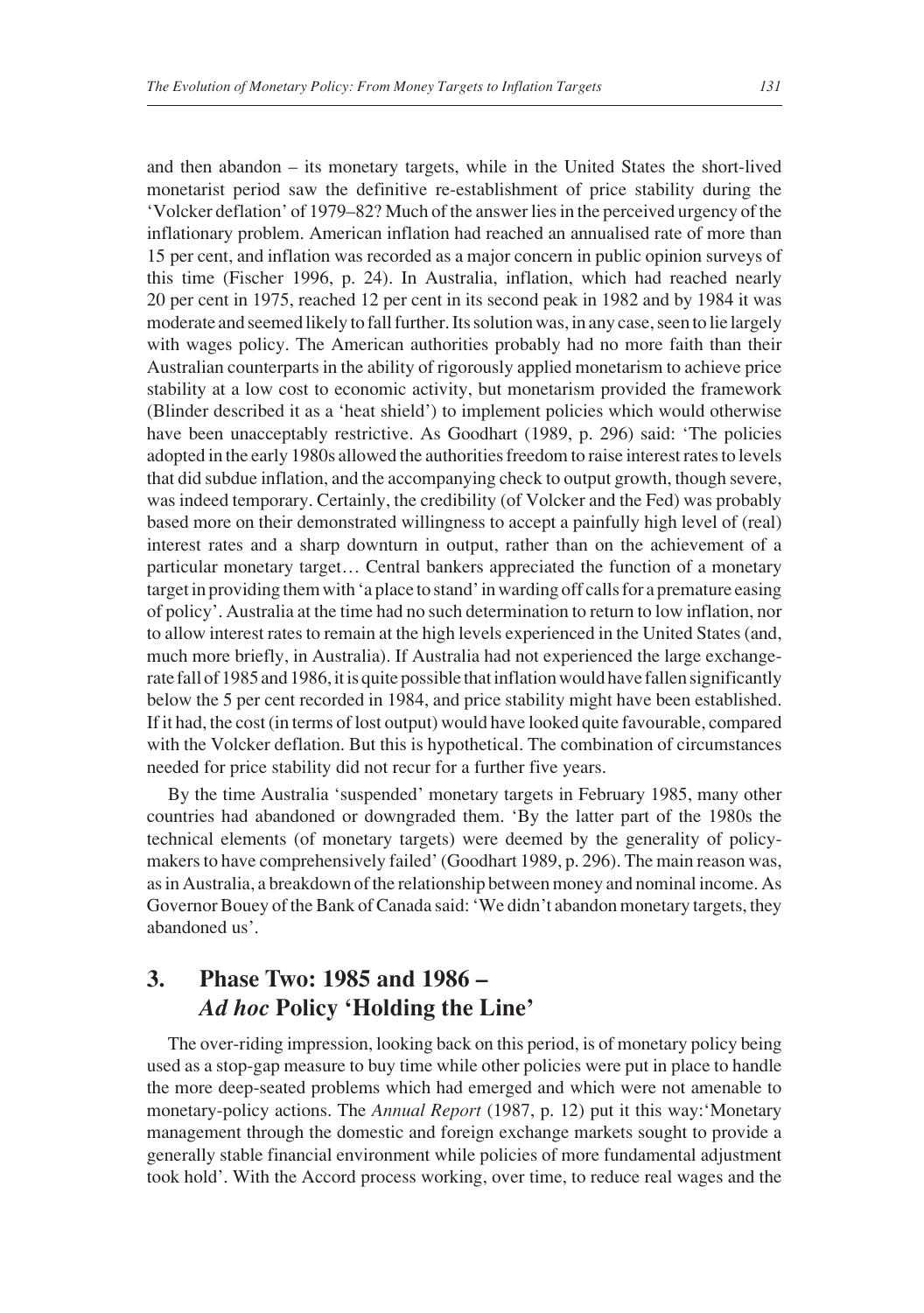

**Figure 4: Monetary Indicators – Phase Two**

budget gradually shifting from deficit to surplus, it was left to monetary policy to cope with the cycle and whatever other macro problems came along. The most pressing macro issue was the external problem – the large current account deficit – which put major downward pressure on the exchange rate (and thus upward pressure on inflation). Monetary policy could not fix the basic problem (the savings/investment imbalance), but had to respond to the symptom – inflation.

This period can be put within the three-fold classification quite briefly:

- There was no explicit rule (other than the on-going guidance of the Act), and the degree of discretion was high. The objective was described as 'to achieve noninflationary growth' (Johnston 1985a, p. 810).
- The transmission channels still had inflation as an outcome of excessive demand. The new element in this period was the overwhelming importance of the exchange rate in determining inflation.
- Monetary policy was fully integrated into the overall policy-making framework, without a clear independent role.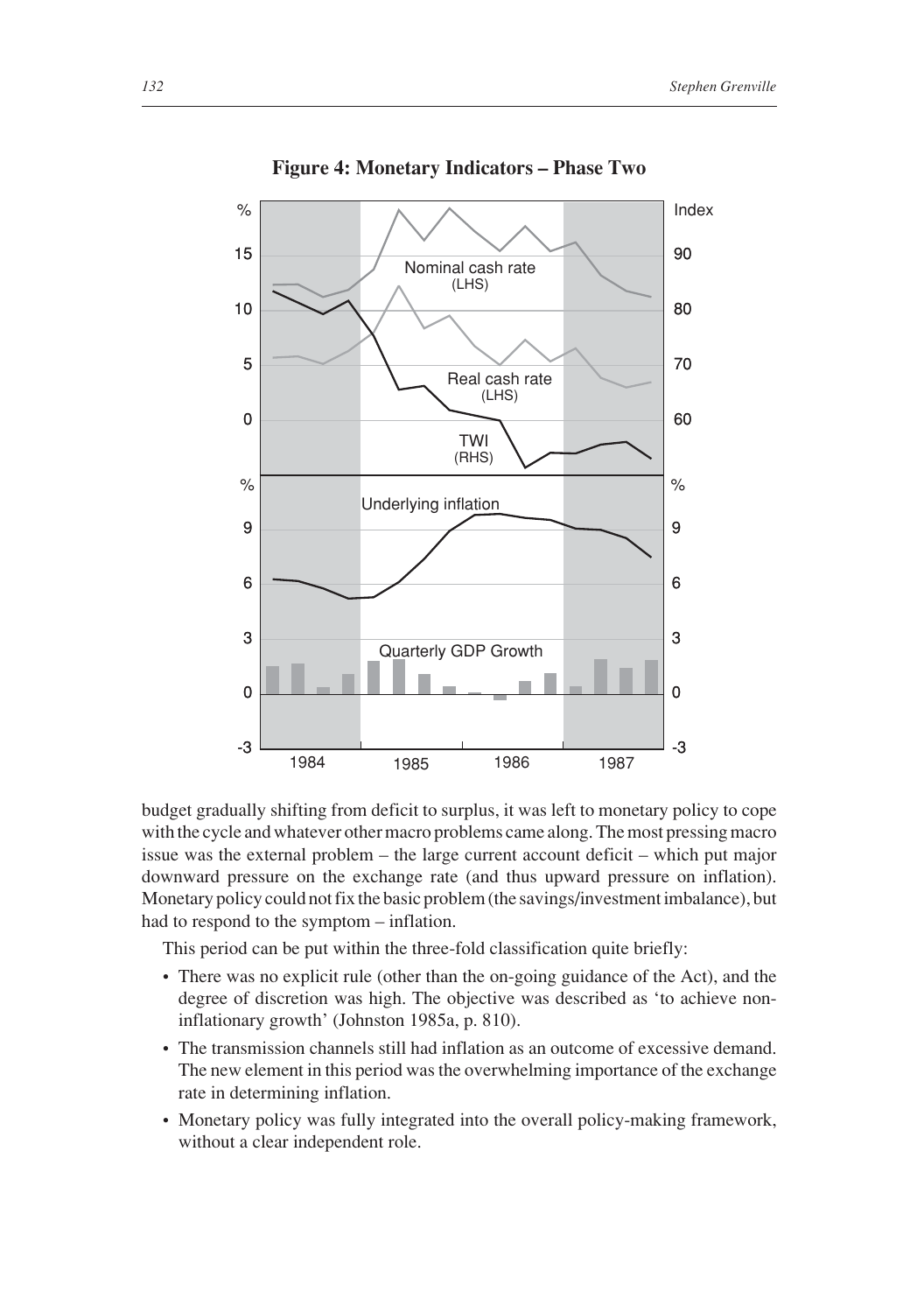With the sudden ending of monetary targeting in February 1985, there was little or no formal framework to guide monetary policy. The first priority was to put in place *some* alternative. The resulting 'check-list' was an *ad hoc* mixture of intermediate objectives, final objectives and objectives that did not directly belong in a monetary framework. The check-list was described in Johnston (1985a, p. 812): 'The relevant indicators include all the monetary aggregates; interest rates; the exchange rate; the external accounts; the current performance and outlook for the economy, including movements in asset prices, inflation, the outlook for inflation and market expectations about inflation'. This check-list might be seen as a step backwards, as it was moving from a nominal rule to a framework where a wide degree of discretion was, at least in theory, available.6 But the rule had broken down, and in the absence of any obvious alternative rule, 'look at everything' seemed sensible.<sup>7, 8</sup> Other central banks which had abandoned monetary targets in much the same period also found themselves searching for an appropriate target, and few succeeded in finding an alternative, at least in this period.<sup>9</sup> 'We do not live in a world in which one can confidently rely on market forces to restore the economy to a stable unique equilibrium, so long as the authorities themselves do not rock the boat. In this context, the authorities have reverted to discretionary intervention' (Goodhart 1989, p. 335).

<sup>6.</sup> Goodhart (1989, p. 334) described it this way: 'Supporters would describe it as sensible pragmatism; detractors as a reversion to a muddled discretion which, once again, allows the authorities more rope than is good for them, or us'.

<sup>7.</sup> The *Annual Report* (1987, p. 7) said: 'Theoretical debates about the setting of monetary policy have been overborne in Australia as elsewhere by the pressure of events stemming, for the most part, from financial deregulation and imbalances in international payments… One consequence is that norms for monetary growth, which hitherto had served as intermediate objectives for policy, have been progressively discarded in many countries. In their place there is now routine reference to a wide range of financial and non-financial indicators to be weighed and judged in determining the appropriate direction for monetary policy and the intensity with which it is to be applied; in short, considerable pragmatism'. For an example of the Bank searching for a balance between discretion and rules, see Jonson (1987). Having observed that different types of shocks require different responses, Jonson (1987, p. 12) observed: 'The monetary authorities should have the freedom to choose among the various possible responses to specific circumstances. That is what I mean by discretion'.

<sup>8.</sup> Perhaps less defensible is the Bank's reluctance to admit its control over short-term interest rates, for example: 'Although interest rates should not be targeted, short-term interest rates could be used as one important indicator of the stance of policy' (RBA 1985, p. 3). 'That does not mean we have an interest-rate objective. Changes in interest rates are important indicators of the change in financial conditions' (Phillips 1985, p. 12). 'I would, however, like to deal with an assertion that the Bank is "interest-rate targeting". This is not so. The Bank's day-to-day actions are in terms of quantities and are designed to affect quantities at the end of the transmission chain. Of course, interest rates are a vital element in the transmission mechanism but are not the policy objective' (Johnston 1985a, p. 810). No doubt the thinking was that, if the Bank admitted to being able to influence interest rates, then it would come under pressure to move them to settings which it considered inappropriate. This might be defensible enough in terms of political economy, but did nothing for transparency of policy. In relation to the reductions in interest rates in the early part of 1986, the Governor noted that: 'Monetary policy has acquiesced in interest-rate falls, rather than trying to lead the market' (Johnston 1986b, p. 3).

<sup>9.</sup> As an example: 'In the eyes of many economists, the Federal Reserve System has been steering without a rudder ever since it effectively abandoned its commitment to monetary growth targets in 1982. The visible success of monetary policy during the past half-decade is therefore all the more puzzling' (Friedman 1988, p. 52).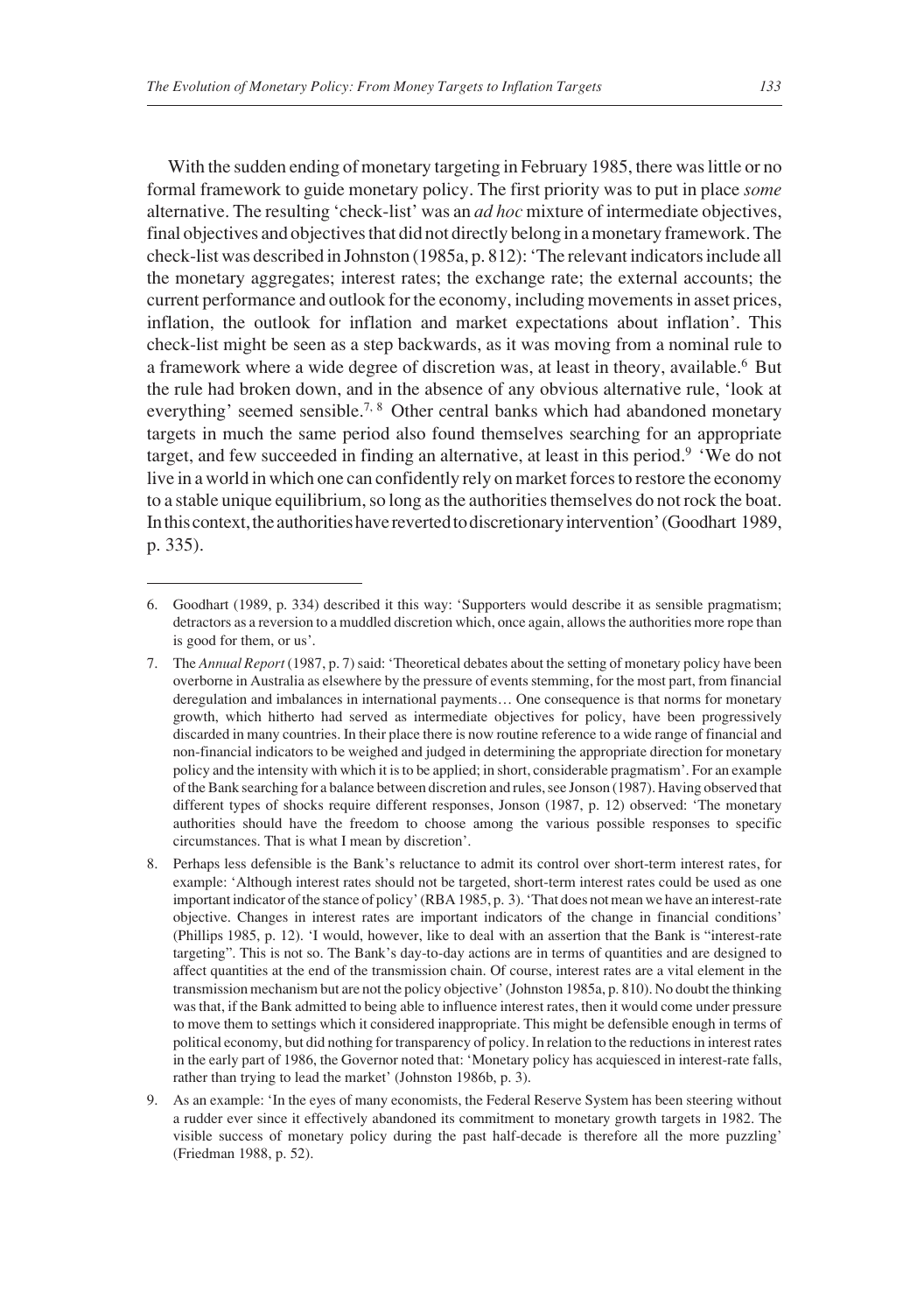A more practical defence of the policy of the time would note that, conceptually flawed as the approach was, a more precisely defined monetary-policy framework would have reacted to the events in much the same way. The problems were so pressing, and the threat to price stability so clear, that the broad response of policy was obvious. Beginning in February 1985 (i.e. almost immediately after the ending of monetary targets), the exchange rate fell by 35 per cent over the next 18 months: it coincided with a terms-of-trade decline and an increase in the current account deficit. With hindsight, this looks like a structural adjustment of the exchange rate, which has been more-or-less maintained over the ensuing 10 years. In this world, the best policy was to accept the firstround impact on inflation, and to attempt to prevent second-round effects. This was done, including some wage discounting in the Accord process.10

The exchange-rate fall was symptomatic of growing concerns (especially in financial markets) about the current account deficit – which reached 6 per cent of GDP (for the second time in five years), compared with a traditional 2–3 per cent of GDP in earlier decades. The Bank saw this in terms of the Twin Deficits analysis – the current account deficit reflected a savings/investment imbalance, and the answer was to improve domestic saving by shifting the budget towards surplus.<sup>11</sup> While this adjustment was occurring, policy needed to hold the line to minimise the impact of the current account on the exchange rate, with its inflationary consequences.

Exchange-rate weakness was the preoccupation of policy between February 1985 and around September or October 1986.12 Interest rates reached their decade high in November 1985 (higher than they were to go in 1989). While the exchange rate was the focus of monetary policy, interest rates were not set as they would have been in a fixed exchange-rate regime – to defend a specific exchange-rate level, with the full impact of this defence being reflected in the money supply. The foreign-exchange intervention was always 'sterilised'. Whatever movements there were in interest rates (and these were almost unprecedented) were a conscious choice of policy, not the incidental result of some change in base money. Even though the exchange rate was a preoccupation of this time, it was not seen as an active instrument to be used in reducing inflation, particularly as a lower exchange rate was seen as an important element in improving the external position. Visiting Brookings economists (in 1984) captured the thinking of the time: 'We believe it is unwise to allow the exchange rate too much independence in a small open economy. Real depreciation is inflationary and real appreciation…should be banned on the grounds of its effects on unemployment' (Caves and Krause 1984, p. 73).

<sup>10.</sup> The attempt to contain the impact to its first-round effects was only modestly successful. Using current (1997) equations, we can judge that, even excluding the first-round effects, inflation rose in 1985 and 1986. Analysis at the time, however, expected a larger, quicker pass-through (and was therefore readier to accept the rise in inflation in 1986) and expected a sharper falling away in inflation in 1987.

<sup>11.</sup> The *Annual Report* (1986, p. 7) noted: 'With other policies unable to respond quickly…monetary policy was tightened substantially. This step had elements of a holding action… The more deep-seated they appeared, the more obvious it became that responses need to be found beyond monetary policy… The period of adjustment appears likely to be longer and more difficult than previously thought. In particular, the need to further restrain public spending and borrowing is likely to persist for some time yet'.

<sup>12.</sup> It could be argued that the exchange rate was an intermediate target, and inflation the ultimate objective, but this probably implies more formalisation than was present at the time. The *Annual Report* (1987, p. 6) noted that: 'A key operating objective throughout 1986/87 was to maintain a degree of stability in the foreign exchange market'.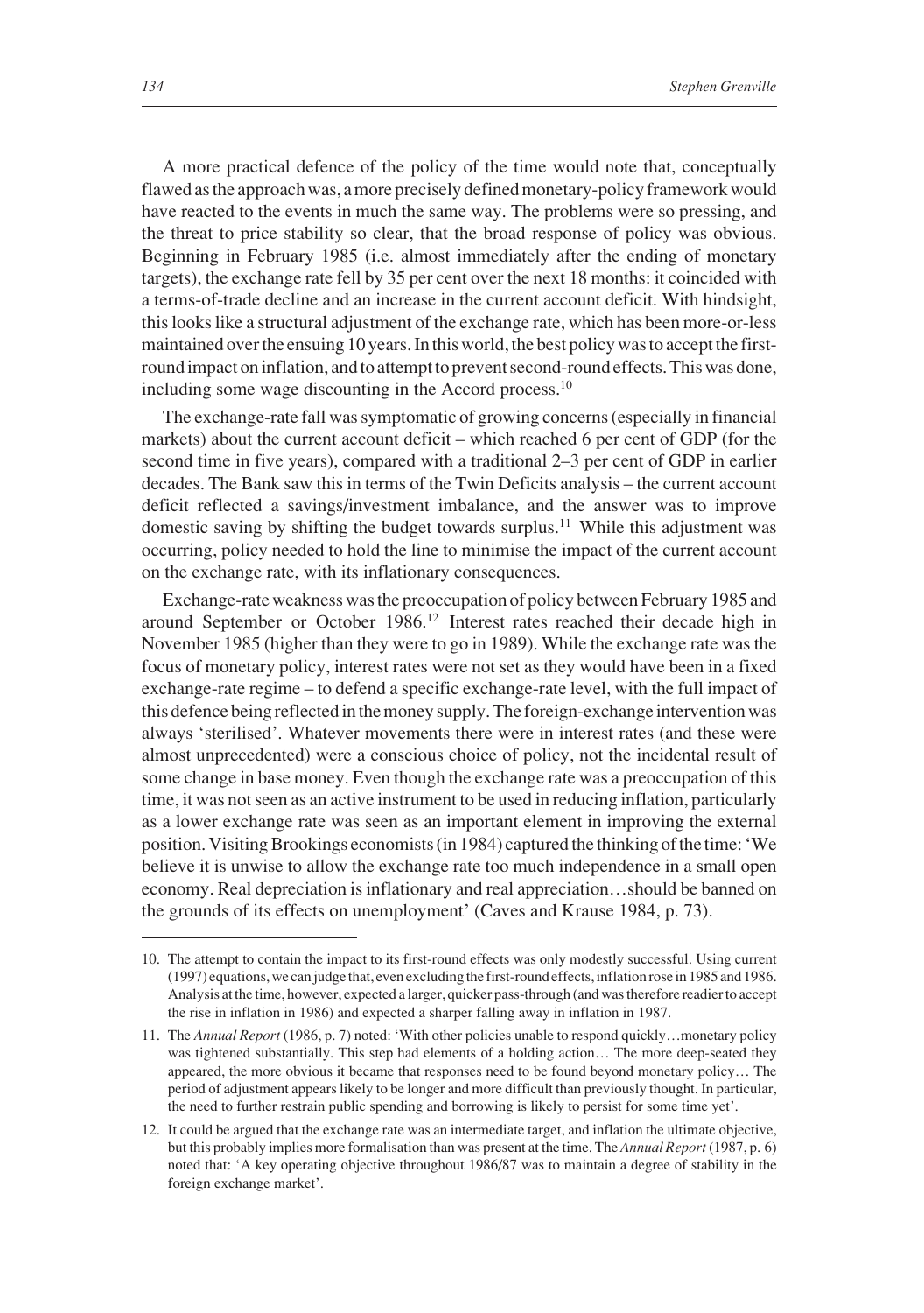At the same time that policy-makers in many countries were groping to establish some new framework to replace 'pragmatic monetarism', the previous concordance between the academic and practical frameworks was lost. 'Many macro-theorists are apparently loath to accept any dilution of their earlier image of the economy, partly because it raises questions about the adequacy of their models, and the meaning of such accepted concepts as rational expectations. This has led to an increasing divide between a state-of-the-art macro-theory and practical policy analysis' (Goodhart 1989, p. 335). The mainstream academic theory retained strong elements of monetarism, although commentators such as Ben Friedman recognised its comprehensive failure as a practical guide to policy. Some of the developments in the academic world remained entirely remote from the practical policy-making world (most notably the development of real business cycle theory, which had no role for monetary policy). Other elements *did* influence practical thinking, although often obliquely. The 'rational expectations' revolution made policymakers think about the interaction of their policy-making framework with private decision-making (although, in all probability, no central banker ever accepted the view that monetary policy had no impact unless it involved 'surprises').<sup>13</sup> The gradual popularisation of the time-inconsistency critique of policy-making brought much greater interest in the *institutional framework*, particularly the issue of the relationship between politics and monetary-policy setting, and the issue of central bank independence. That said, central bankers, by and large, did not see themselves as 'congenitally inclined to administer inflation surprises' (Grenville 1996, p. 34) to an unsuspecting economy.

#### **4. Phase Three: 1987 to 1989 – The Asset-price Boom**

This period represents a transition in policy thinking, not fully developed or articulated until the next phase. The motivation was a growing discomfort (within and outside the Bank) with the degree of policy discretion, combined with the recognition that most other OECD countries had succeeded in getting inflation down: Australia, with inflation not far short of 10 per cent, looked out of step, and there were increasing calls for the Bank to 'do something about it'. At the start of the period, policy-makers still thought that general downward pressure on inflation would be enough to restore price stability. By the end of this phase, there was a recognition that monetary policy would have to take a more active role in re-establishing price stability. Perhaps the defining characteristic of this phase is the asset-price inflation, which demonstrated more clearly than before how inflation had pervaded economic decisions. The damage this did to resource allocation was clear, and the need to correct it became more obvious.

How does the half-formed transitional framework of this period fit the three-fold classification of characteristics?

• The final objective was not more explicit than set out in the Act, but inflation came to be seen as the serious problem, so there was a greater determination to lower it, without specifying an exact objective: 'While monetary policy can and does affect

<sup>13. &#</sup>x27;Lucas, Sargent, Sargent and Wallace and Barro develop Rational Expectations models with striking conclusions. Systematic, and therefore anticipatable, monetary policy would have no real effects even in the short run' (Begg 1985, pp. 132–133).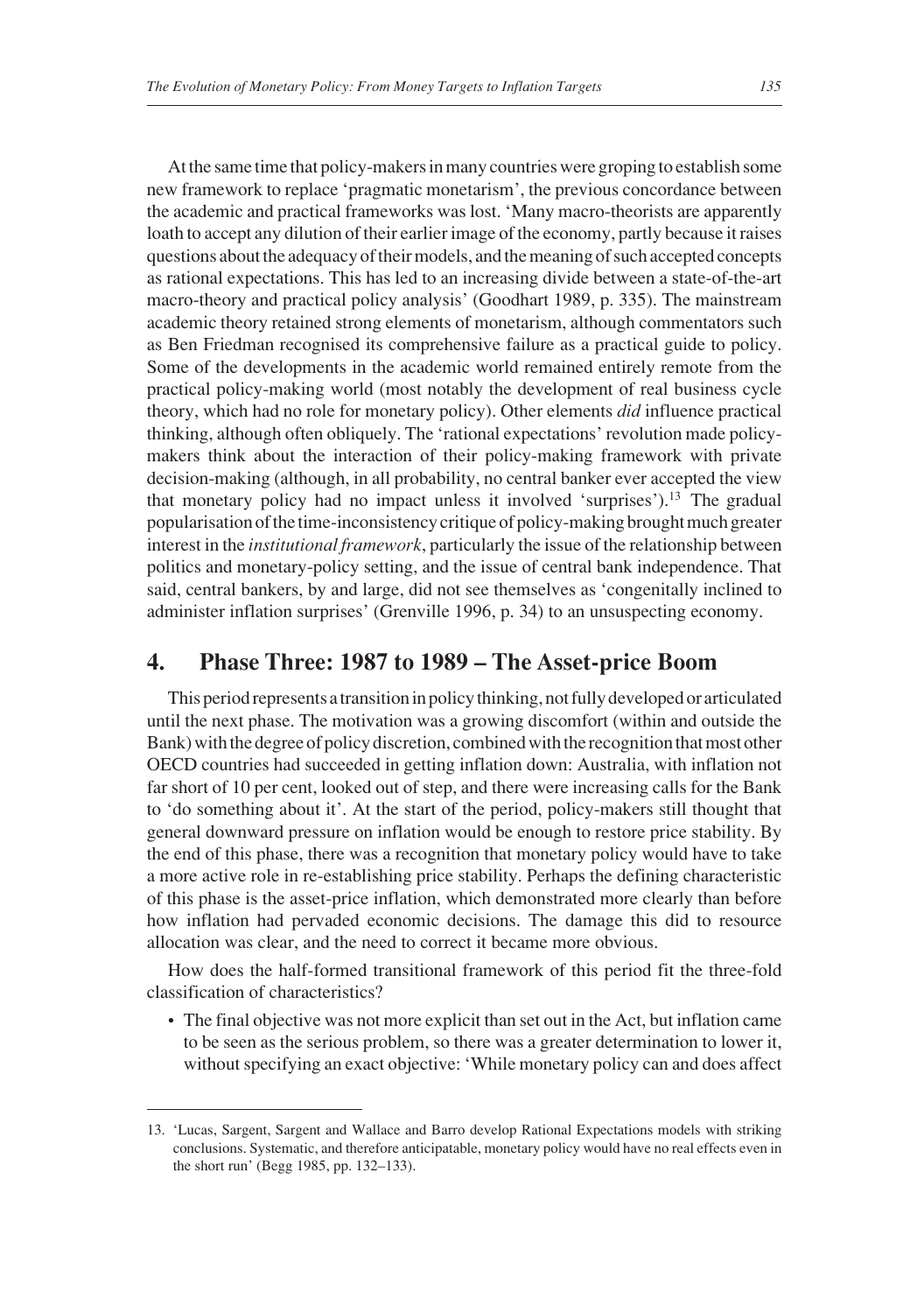

**Figure 5: Monetary Indicators – Phase Three**

activity in the short run, its ultimate goal should be price stability' (Macfarlane and Stevens 1989, p. 8).

- The transmission was still seen as being via income/output to inflation. The exchange rate, over time, assumed greater importance as a positive force for inflation control, less inhibited by concerns about loss of international competitiveness.
- The main instrument in winding down inflation was still seen as the Accord, with various wage/tax trade-offs used as 'circuit breakers' to try to shift the wage/price nexus to a lower level.14

Was this period a simple continuation of the check-list framework of 1985 and 1986? The check-list had been an immediate response to the suspension of monetary targeting.

<sup>14.</sup> The emphasis in getting inflation down was still on co-ordinated policies. Fraser (1989, p. 13) stated: 'Fighting inflation might be what monetary policy does best but, however good it is at that, monetary policy alone will not beat inflation in Australia other than at extremely high cost in terms of output and employment forgone'.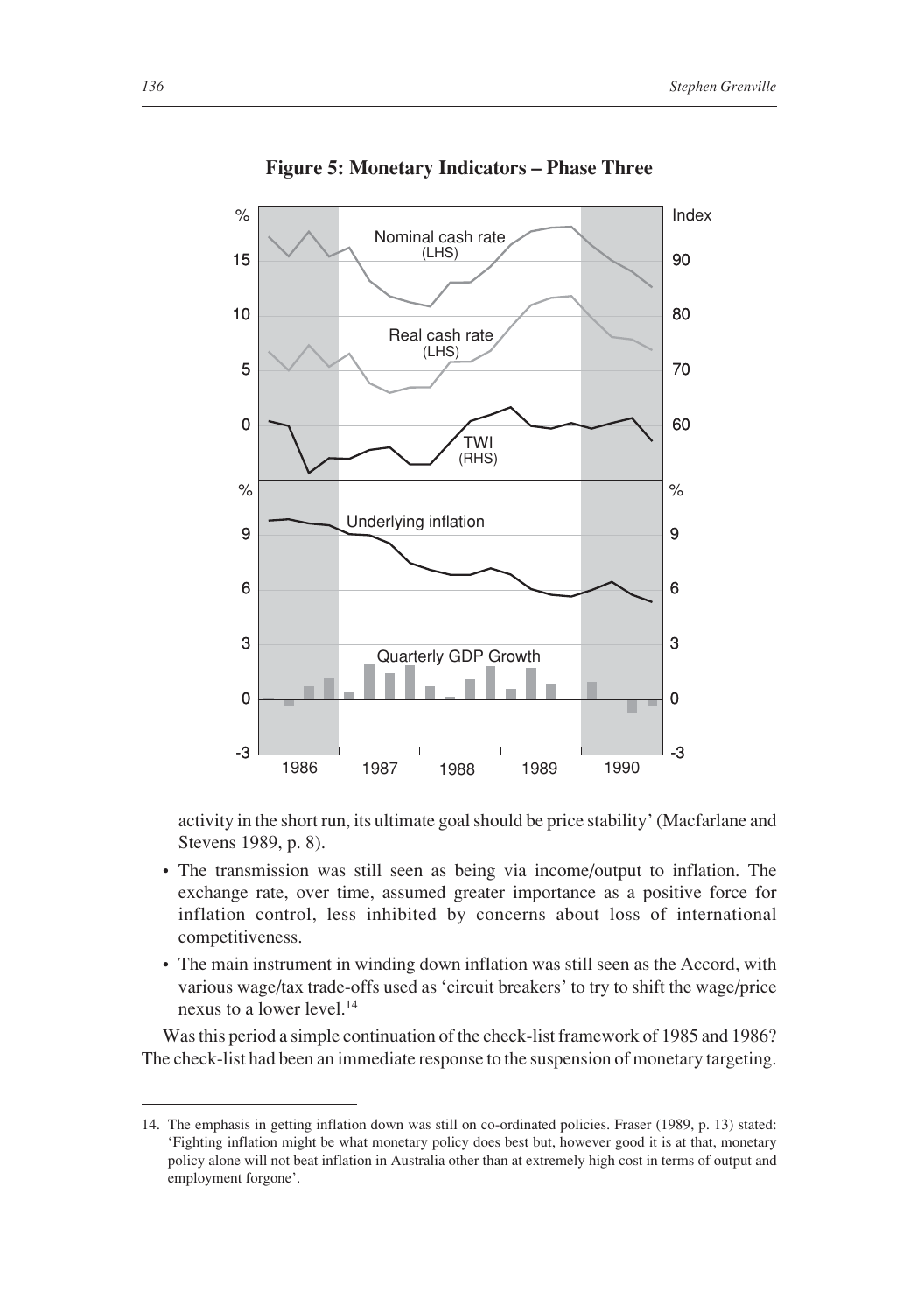Its lack of rigour (and confusion between intermediate and final targets) became obvious over time, and there was clearly some discomfort with the degree of discretion it gave to policy. There was also a growing perception that inflation had not come down as much as expected and was now out of line with the international norm. With the greater degree of international financial integration, this was seen to make us more vulnerable (Erskine 1990).

The main response was an attempt to sharpen up the *ad hoc* processes of 1985 and 1986. The main specific step forward was a more precise view about the role of intermediate and final objectives (this discussion was reflected in papers by Macfarlane (1989b) and Grenville (1990)). The guidance of monetary aggregates had been abandoned only reluctantly: 'However, for automaticity to be better than discretion, you need a *relevant*rule which effectively links operating objectives to final objectives. We have not been able to find a simple quantitative rule that will work in practice… Once the idea of a firm, consistent money/prices relationship is abandoned (however reluctantly), perhaps the most difficult issue is the *calibration* of monetary policy' (Grenville 1989, pp. 9, 14). The desirability of an intermediate target was acknowledged, but the possible intermediate targets (monetary aggregates or the exchange rate) were rejected as being inappropriate to the circumstances (Macfarlane 1989a). The conclusion was drawn that the instrument needed to be set with the final objective as its guide (and there was a recognition that this needed to be forward-looking – later to be re-styled as 'pre-emptive').<sup>15</sup> There was a sharper recognition of the important time dimension of the Phillips-curve framework – the short-run trade-off and the long-term absence of a trade-off – which led policymakers to realise that they would have to do more than simply smooth the cycle to achieve price stability. There was a recognition of the possible biases in mistaking the operating instrument (nominal interest rate) for the ultimate objective (Macfarlane 1989b, p. 15).<sup>16</sup>

While the framework was being sharpened, there was a growing realisation that inflation was seriously distorting decisions. By 1989, a greater emphasis on inflation is apparent in the *Annual Report* (p. 8): 'The vital key is inflation. Restructuring is much more difficult, even impossible, in a high inflation environment which destroys competitiveness and discourages saving. Altering this situation must have top priority'. By November 1989, the Governor was saying: 'Every central bank should have as a medium-term economic goal the reduction in – indeed, the elimination of – inflation. In Australia we are seeking to achieve this goal without incurring unacceptable recessionary costs' (Fraser 1989, p. 13). As one economic commentator said: 'Australia's central bank had lost its credibility as an independent inflation fighter during the great inflation of the 1970s and 1980s. But, reflecting an international shift in central bank thought, the Reserve Bank gradually articulated a new economic policy rationale for itself that placed low inflation as the overriding target for monetary policy' (Stutchbury 1992, p. 64).

<sup>15. &#</sup>x27;Actual inflation is not a good guide for monetary policy: leading indicators of inflation are much more useful. The main leading indicator is the strength of domestic demand. Monetary policy should aim to keep domestic demand growing at a rate that is consistent with future restrained inflation. Indicators of inflationary expectations are also very important. In this scheme of things, indicators of future inflation have become a quasi-intermediate objective' (Macfarlane 1989b, p. 154).

<sup>16.</sup> Research papers written at this time (see, in particular, Edey (1989)) demonstrate that nominal interest rates can be an effective instrument of monetary policy, provided there is some nominal anchor (either nominal income or inflation).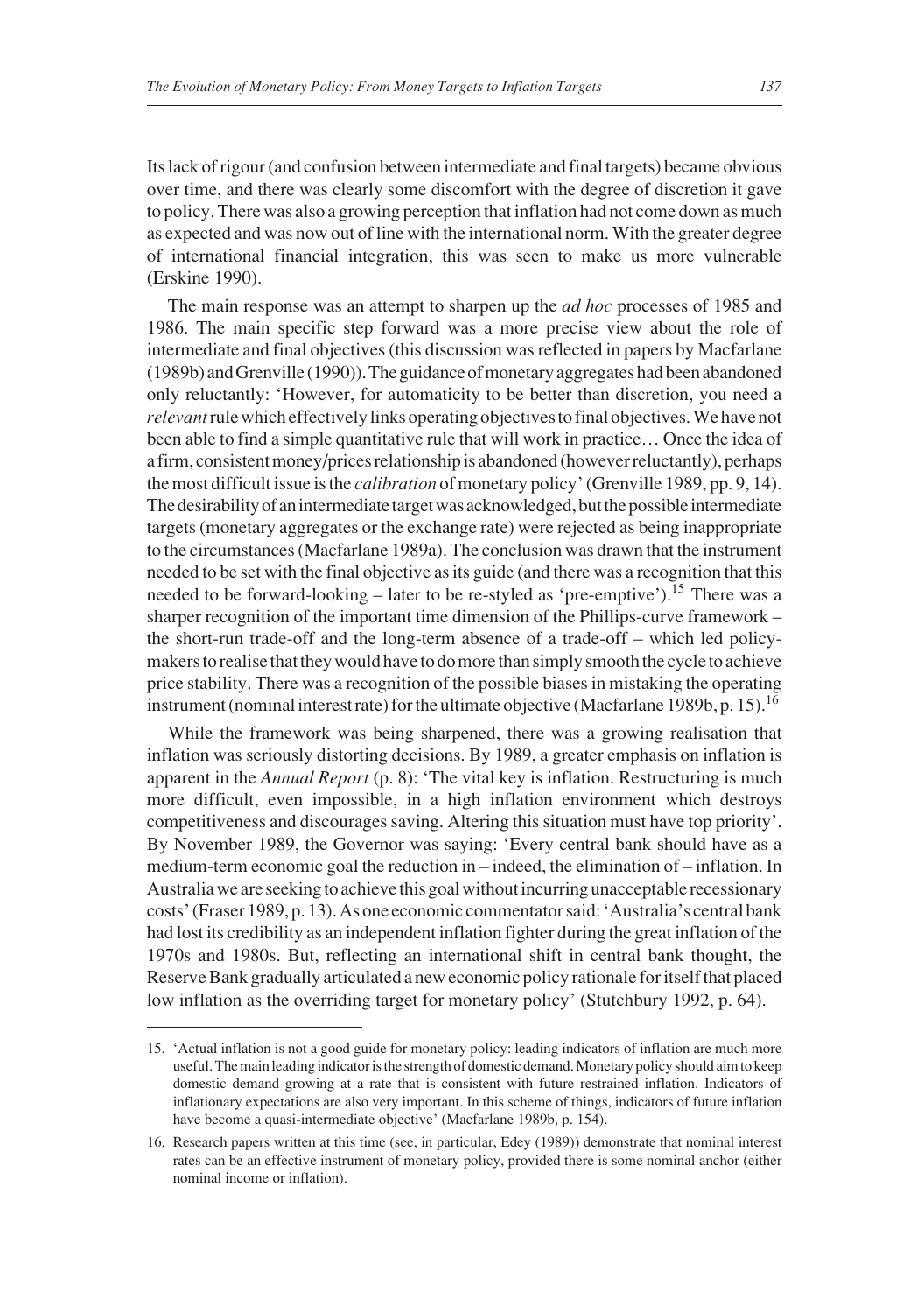So much for the evolving policy framework: what of the events of the time? By late 1986, the downward pressure on the exchange rate was over and, apart from one very brief period of weakness early in 1987, the exchange rate strengthened. The combination of slower economic growth, a stronger overseas environment, firmer commodity prices, the prospect of lower inflation and the acceptance by financial markets that the Budget was on the right track, all combined to change the tone in the foreign-exchange market. The settings of policy which had been necessary to support the dollar were no longer needed. There was subsequent criticism that monetary policy in 1987 was unduly lax: the question for policy at the time (and with the benefit of hindsight, still is) not so much whether interest rates should be eased, but by how much.

The framework in place at the time gave no guidance on this: but it was not clear what monetary framework *would* have provided such guidance. By this stage, the evidence on money-demand instability was irrefutable – and in any case, even in the period of monetary targeting, the target was never considered to be sufficiently precise to offer specific guidance on the day-by-day policy settings.<sup>17</sup> Credit had continued to grow at close to 20 per cent in 1986, even with the real economy recording almost no growth, so there was also no guidance to be had from this.

In the event, common sense was the guide. While inflation had been the clear priority in the 1985 and 1986 period (because it was the main threat), in 1987 activity and inflation were both relevant. With the economy quite weak and inflation coming down, nominal interest rates were eased to 11 per cent – representing a real interest rate of around 4 per cent. The exchange rate may also have been a factor: there was no great enthusiasm to see the exchange rate strengthen very substantially (some saw the newly competitive exchange rate as an important requirement for the structural change that would diminish the chronic structural current account deficit).<sup>18</sup> But the main influence of this time was a perception that interest rates had been abnormally high in 1985 and 1986, and they needed to be adjusted to the different economic circumstances of 1987, even though inflation had not yet fallen to an acceptable rate. There were no signs, until the Junequarter accounts were released in August 1987, that the economy had any strength. The only 'outlier' in the uniformly lack-lustre data set was stock-market prices – which had risen 25 per cent in the first half of 1987. These equity prices were a foretaste of what was to come: a two-year period of very strong asset prices, not closely connected with the real economy, but largely driven by the response to financial deregulation and the interaction of inflation and the tax system. The monetary framework in place at this time had no specific guidance on how monetary policy should respond to asset prices, in a world where other measures of inflation were coming down, albeit slowly.

Before policy-making took aboard the evidence that the economy was speeding up in the second half of 1987, the stock market shake-out of October occurred. There was, in fact, almost no further easing of monetary policy in the aftermath of the shake-out

<sup>17.</sup> Macfarlane (1988, p. 12) in the SEANZA lecture, set out the degree of accuracy that would be required of the money-demand function before it could provide operational guidance, and this degree of accuracy was clearly not even remotely approached.

<sup>18.</sup> The *Annual Report* (1988, p. 14) reflects this tension: 'It was not possible for interest rates to be used simultaneously to dampen domestic demand and demand for the Australian dollar'.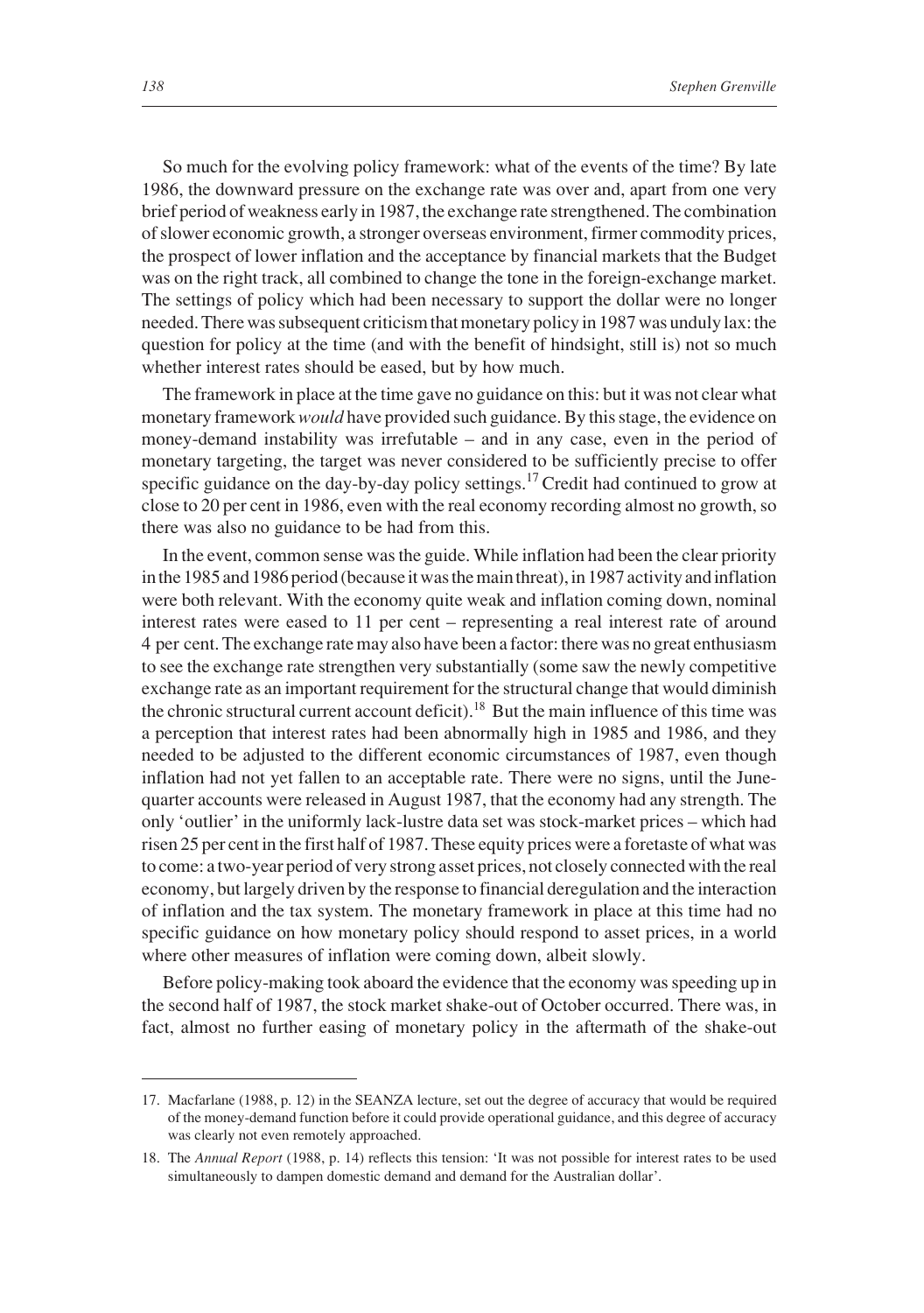(Macfarlane 1991, p. 189), although policy-makers were on tenterhooks, watching the impact on the financial sector in particular. In the event, there were no obvious knockon effects to other sectors: to the extent that there were important effects, these tended to work themselves out in slow motion, with the balance-sheet damage done to some corporations not being apparent for a couple of years. The stock-market shake-out did, however, delay consideration of an interest-rate increase which would otherwise have been on the agenda. By April 1988, it was clear that the economy was quite strong, and that inflation was not coming down as fast as had been expected. Interest rates were raised by some 200 basis points in April/May 1988 (historically, a very large initial increase) and this was the start of a process which, over the next 15 months, took interest rates up by a further 500 basis points. This was a response to excess demand growth – towards the end of 1988 and early in 1989, demand was growing at an annualised rate of over 10 per cent – (which manifested itself, also, by spilling over into the current account deficit, leading some observers to say that it was the deficit that was motivating policy – see below). Unlike in some earlier periods, there was a notable readiness to raise interest rates in response to an economy which was running too fast.<sup>19</sup> The absence of any calibration made it hard for the Bank to be 'pre-emptive' in setting rates, but the determination of the Bank to slow demand is reflected in Governor Johnston's comments in March 1989: 'Over the past month or so, there have been some tentative signs of moderation in the strength of demand but…we will have to hold to the tougher policies until it is clear that results are on the board. This might well entail further turbulence and take a bit longer than expected earlier' (Johnston 1989a, p. 9).

The strength of demand (and the potential effect of this on inflation) would have been enough to explain the tight settings of policy.20 But asset-price inflation strengthened the Bank's resolve to reduce inflation. Although the Bank did not target asset prices (Macfarlane 1991, p. 187), the Bank took much greater interest in asset prices in 1989, noting the interaction between inflation and the tax system, and the greater gearing up for asset purchase which had been made possible by financial deregulation and international integration: 'the fundamental reason is that after nearly two decades of relatively high inflation, the community has concluded that the road to increased wealth has been to become the owner of assets that increase in value' (Macfarlane 1989, pp. 28-30). The Bank knew the dangers of bursting an asset-price bubble, although the most recent example – the October 1987 share-market shake-out – did not seem to have

<sup>19.</sup> The exchange-rate crisis of 1985 and 1986 had shown policy-makers that interest rates could be shifted sharply without dramatic consequences for activity. After the high interest rates of late 1985, the Governor noted: 'In a deregulated system, interest rates need to be higher to produce any desired degree of monetary "tightness"'. We have had to await interest rates reaching a level where resistance by borrowers and concern by lenders about borrowers' capacity to use funds emerged before monetary policy recovered its effectiveness' (Johnston 1986a, p. 4).

<sup>20.</sup> As Governor Johnston said in March 1989: 'In broad terms, we could say that the unexpectedly powerful economic growth has cost us a year in a strategy for winding down price increases and improving the balance of payments'. With the calibration of policy so difficult at this stage, there was no notion of looking forward to anticipate the slower economy and lower inflation. 'Growth has been so rapid as to be seriously underestimated by the policy-makers'. 'The policy setting has tightened. But are we doing enough, quickly enough? We know that if macro policies are pursued with sufficient toughness, long enough, they will slow the economy. But there can be no precise, scientific answers to these questions' (Johnston 1989a, pp. 8–9).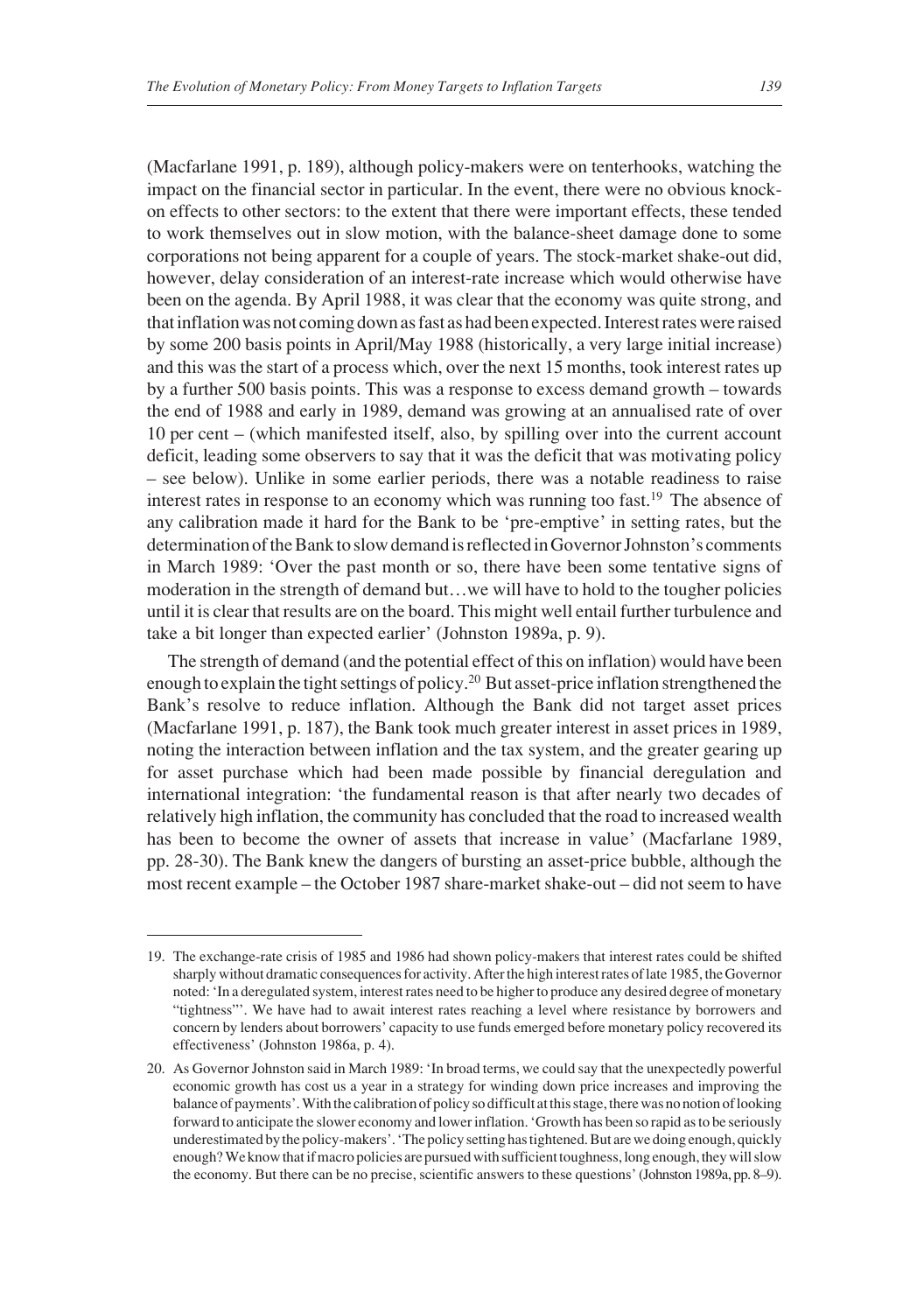had any immediate wider impact on activity.<sup>21</sup> While the asset-price increases were not specifically incorporated into the monetary framework, they reinforced the growing view that inflation had now been incorporated into widespread economic behaviour, and this was distorting many economic decisions. It emphasised that policy could no longer rely on the fading-away of the inflationary impulse, but would have to take a more active role in restoring price stability. The 'mind-set' had changed, and policy was being set with lower inflation as the objective but the opportunity to achieve this had not yet arrived. While policy did not succeed, at this time, in achieving price stability, the problem (as Hughes (1994, p. 148) points out) was that there was a gap between the *effectiveness* of policy and its *intent*: the Bank was not able to make significant progress on inflation, on the 'easy wicket of fast growth'. But policy was tight enough to ensure that inflation (properly measured)<sup>22</sup> continued to fall throughout the period, despite the strength of demand and the asset-price inflation. With no upward slippage in inflation (or wage break-out) during this period of economic exuberance, the scene was set for inflation to fall significantly when the economy slowed.

While monetary policy at this time is criticised for incorrect focus on the current account deficit, the Bank's Annual Reports emphasise that the current account deficit required *structural* change: 'Monetary policy remains a potent demand management tool, though its effects are distributed unevenly. It will reduce, or even reverse, a surge in aggregate demand if applied vigorously enough and for long enough. This should, with a lag, cut into the demand for imports and thus the current account deficit. However, this is not the primary objective. In fact, in the short run, there may be perverse effects on the balance of payments if higher interest rates produce an exchange-rate appreciation. On its own, monetary policy will not produce the longer-term structural benefits Australia is seeking. Beyond a point, it may even inhibit the structural change because of the effect of high interest rates on investment of all types. Nevertheless, monetary policy has an essential role in supporting structural reform' (*Annual Report* 1989, p. 7).<sup>23</sup> Clarity of analysis, however, was not helped by some of those involved in the policy discussion who did see monetary policy as the appropriate instrument to address the current account deficit – this may have encouraged policy to stay firmer longer into the second half of 1989, in the face of a recognition on the part of the Bank that the economy was slowing. For further discussion see Edwards (1996).<sup>24</sup>

<sup>21.</sup> The *Annual Report* (1991 p. 4) later described this as 'an inevitable collision of strategies based on high gearing and rising asset prices on the one hand, and the arithmetic of high funding costs on the other'.

<sup>22.</sup> Those who insisted on focusing on the distorted headline inflation rate missed the trend. For example, Stemp and Murphy (1991, p. 22) commented: 'No sustained reduction in inflation has been achieved over the past five years'.

<sup>23.</sup> See also Phillips (1989).

<sup>24.</sup> Tingle (1994) observed: 'There was a growing rift between the Treasury and the Reserve Bank on the appropriate use of policy. Treasury was more aligned with Keating's position of explaining changes in interest rates in terms of the balance of payments, a position that some of the Reserve Bank thought was ridiculous'. For other discussions on the politics of the time, see Kelly (1992) and Toohey (1994).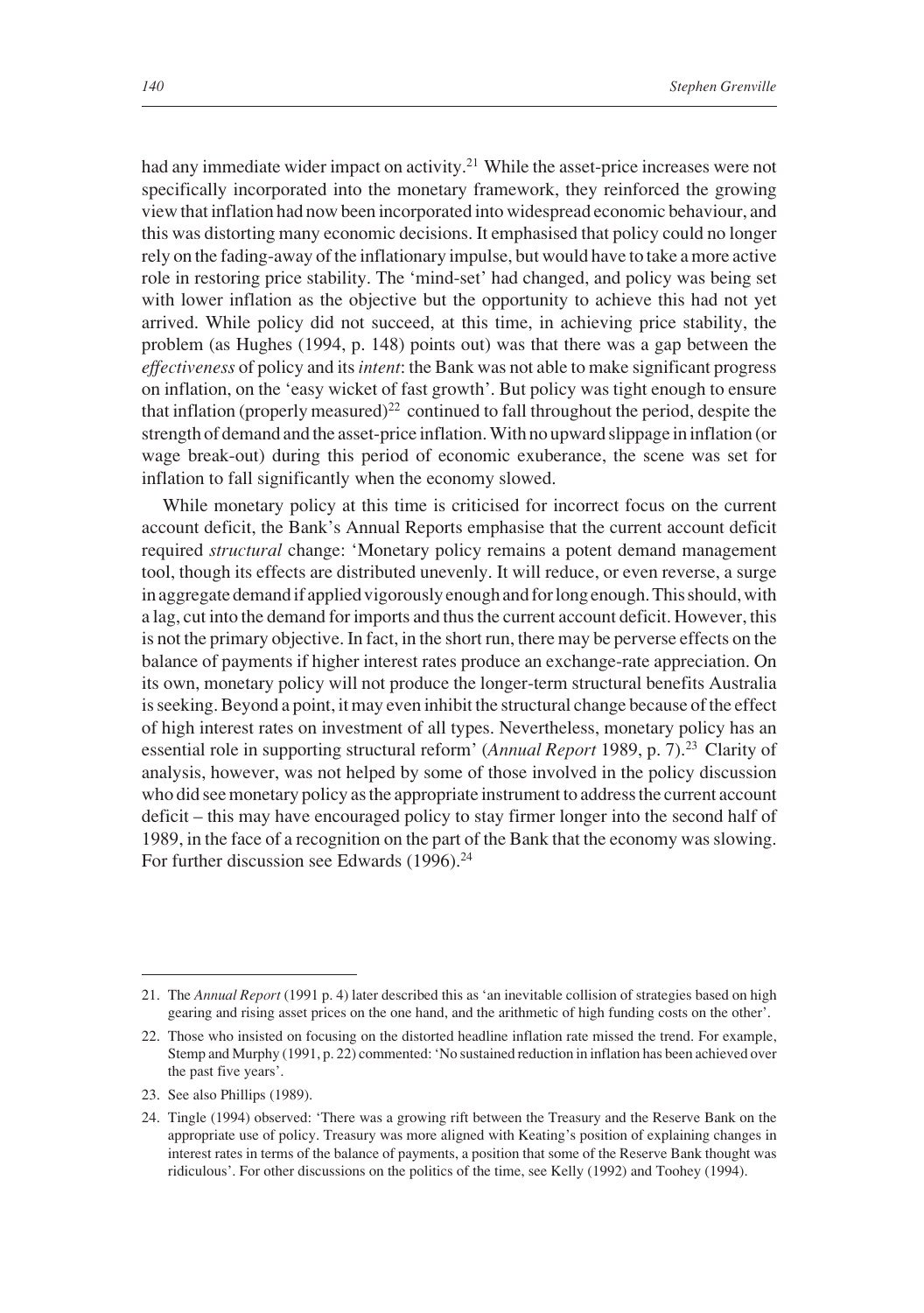## **5. Phase Four: 1990 to Date – The Fall in Inflation**

1990 represents the watershed for inflation, with the high rates of the previous two decades quickly replaced by an average of 2–3 per cent.

There is little doubt that inflation would have fallen in the early 1990s: policy had been set tightly enough during the late 1980s to prevent inflation from rising during a period of very strong activity (in fact, it continued to come down). The *extent* of the fall in the 1990s, however, reflects the unexpected severity of the 1990/91 recession. As one journalist noted: 'In the late 1980s, economists repeatedly were surprised by the Australian economy's vigour. They were equally caught out by the severity of the economy's slump in 1990 and 1991' (Stutchbury 1992, p. 17).<sup>25</sup> The Bank did not set policy with a view to producing the sort of inflation-busting downturn that had occurred in the United States in 1979–82 (the Volcker deflation). Nor was there in place the sort of 'heat shield' monetarist rule that would have supported the authorities during such a process. But when the recession came, the inflation focus of the late 1980s meant that the policy response was quite different from the recession of 1982/83 and the slowdown of 1986, when the Bank had been a passive player in the unfolding events – in 1990, the Bank was prepared to use the opportunity to achieve a *structural* downward shift in inflation<sup>26</sup>

This recession could be relied on to reduce inflation, as always happened in a cyclical downturn. The central issue, in evaluating this period, was that the cyclical fall in inflation also provided an opportunity for a structural change as well – to shift to a world of price stability. This required that policy should focus, much more sharply than before, on inflation. 'To reduce inflation in a structural permanent way – as distinct from a temporary, cyclical improvement – requires the prevailing inflation psychology to be fractured' (*Annual Report* 1991, p. 3). Some have argued that the Bank's inflation focus came as a *result*of the (implicitly accidental) success in reducing inflation (Pitchford 1993, p. 7 and White 1992, p. 16). The clearest refutation of this view is in the mid 1990 *Annual Report*, with its singular attention to inflation, at a time when inflation had not yet

<sup>25.</sup> This may be a chronic problem in cyclical assessments. Quoting Keynes, Skidelsky (1997, p. 35) says: 'The forces of optimism may triumph over an interest rate "which in a cooler light would seem to be excessive: conversely", "the collapse of the marginal efficiency of capital may be so complete that no practicable reduction in the rate of interest will be enough"'.

<sup>26.</sup> Why did inflation fall much more sharply than the Bank (or other forecasters) expected? There was, initially, some help from the exchange rate and world prices (which reflected the weakness of international demand). Macfarlane (1992a) notes, too, that (unlike earlier downturns) this one was not preceded by a profits squeeze, so margins could be cut as demand fell. Wages, too, were quicker to reflect falling demand than might have been expected, given the wages pipeline left over from earlier Accord arrangements. Wage/tax trade-offs may have helped (throughout 1990 and 1991, they were still given an important role in the Bank's anti-inflation framework – see Fraser (1990a)). 'Whereas the Accord seemed to put a "floor" of about 7 per cent under the inflation rate during the 1980s, recent events have confounded this pessimistic interpretation. The rate of growth of earnings has come down *pari passu* with the rate of inflation. In the event, there turned out to be no "floor"; what was left of the centralised system was flexible enough to adjust to the recession and the sharp fall in consumer prices' (Macfarlane 1992a, pp. 10–11). In April 1990, the IRC rejected Accord VI, agreeing to a smaller wage increase, reflecting the economic circumstances. In October 1990, the opportunity was taken to use a further wage/tax trade-off to reduce further the wage growth and empty out the 'wage pipeline' of impending increases. From October 1991, enterprise bargains (i.e. a decentralised system) became the key principle of wage policy.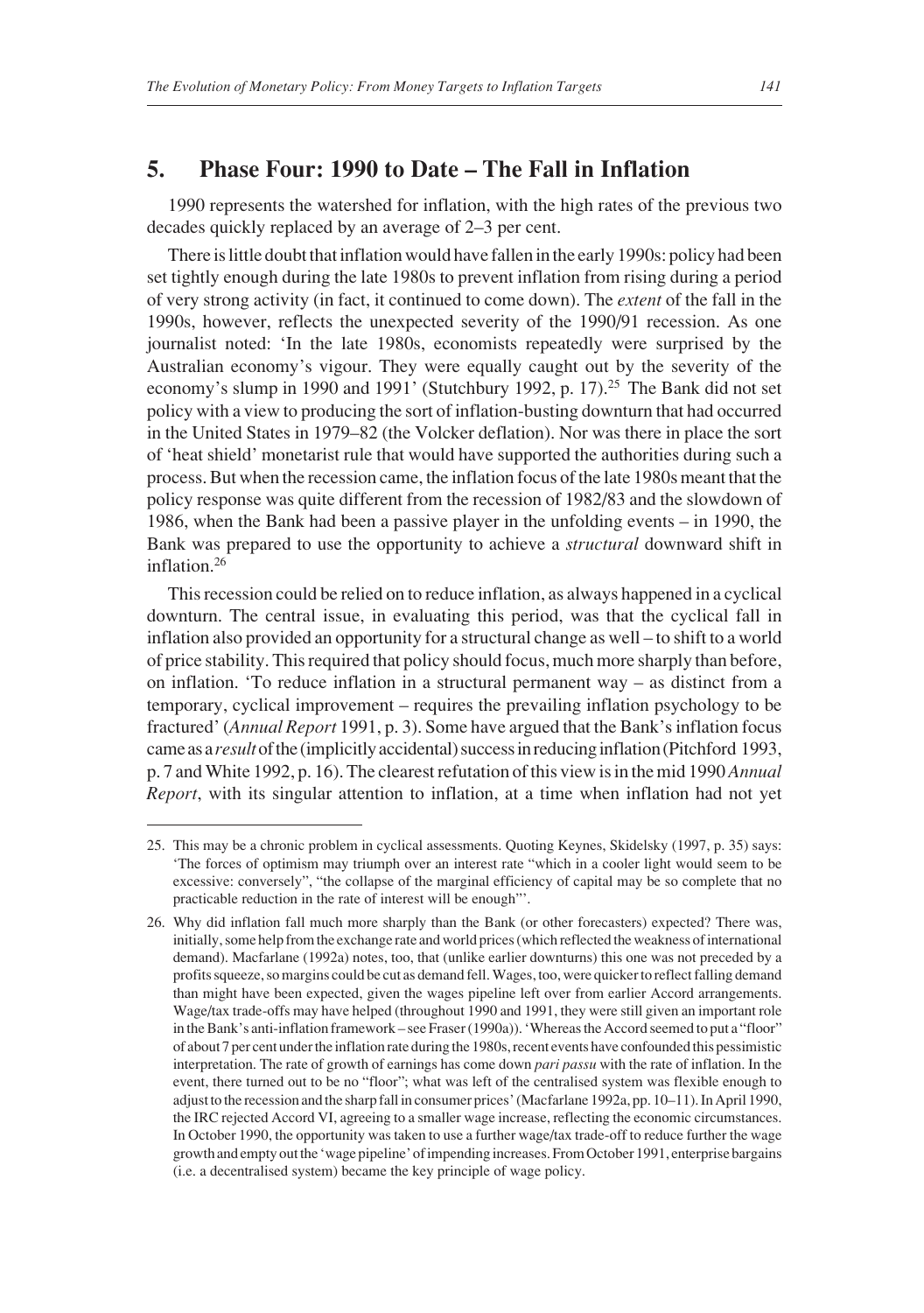

**Figure 6: Monetary Indicators – Phase Four**

fallen.<sup>27</sup> From the front cover, to the anti-inflation quotations introducing each chapter, the focus was inflation. Having acknowledged that 'the crucial adjustments – particularly in terms of reduced inflationary pressures and import demand – are starting to come through', the *Annual Report* (1990, pp. 4–5) went on to argue that 'the task of monetary policy is not completed with the removal of excess-demand pressures; rather, monetary policy will need to remain relatively tight to help wind down inflation'.<sup>28, 29</sup>

<sup>27.</sup> The emphasis on inflation had been highlighted earlier, in a speech in April by the Governor called 'Inflation', which argued that: 'We would do better to try to eliminate inflation than to try to live with it: and the policies to be pursued to get inflation down must avoid the "cure is worse than the disease" problem' (Fraser 1990a, p. 19).

<sup>28.</sup> Phillips (1990, pp. 15–17) provides another example of the sharper focus on inflation. Having acknowledged that inflation was running at 'around 7 per cent', he went on to say that '7 per cent is not really good enough. Our judgment is that the costs are clearly big enough that inflation must be reduced'. There was also a new emphasis on breaking inflationary expectations. 'To the extent that we can influence expectations by more clearly communicating our objectives, we should hopefully be able to speed up the process of adjusting expectations and therefore lower the cost of reducing inflation. (But) people will only confidently adopt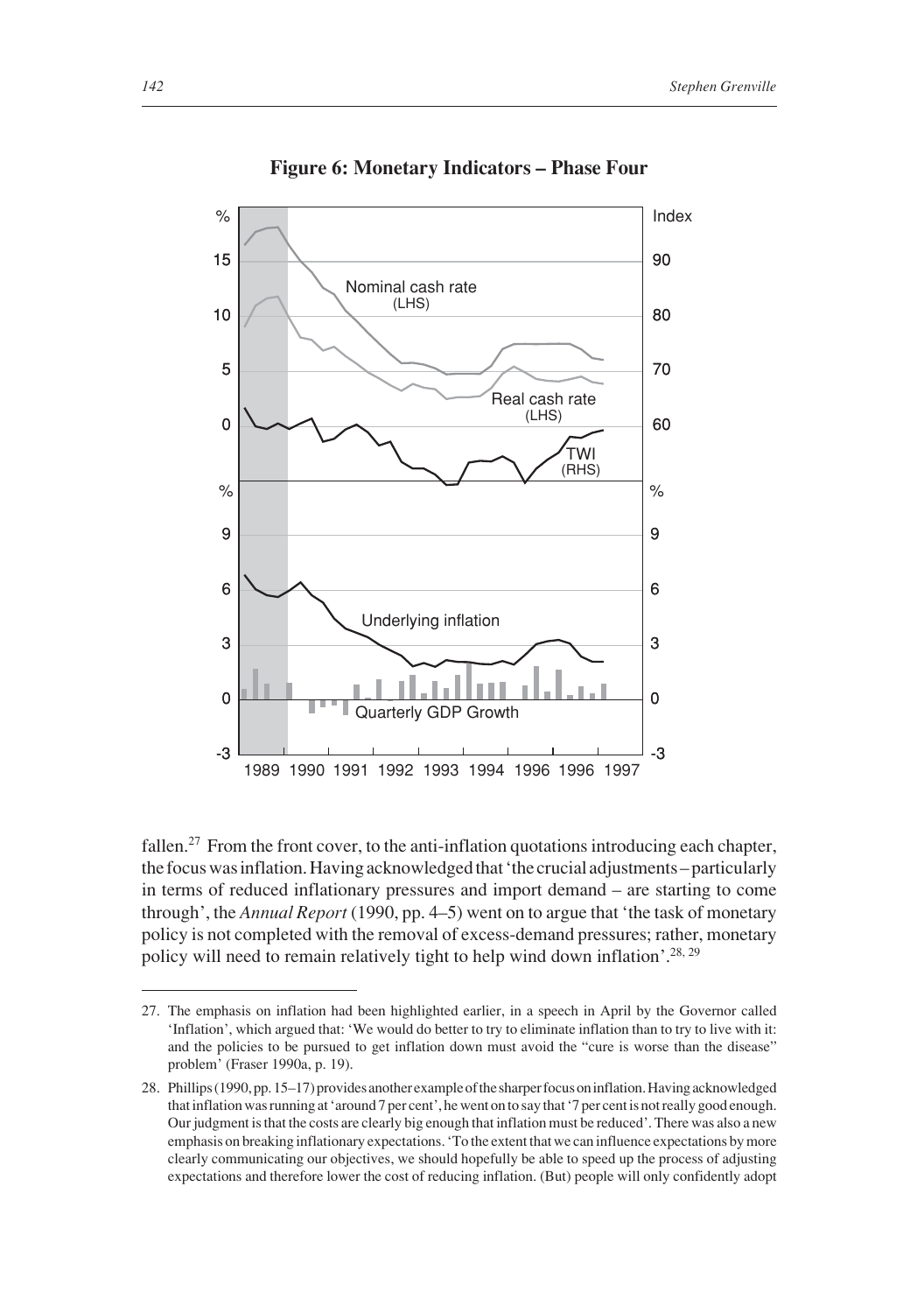Within the Bank, the belief at the time was that the broad profile of the cyclical trough was not, by 1990, much amenable to changes of monetary policy, having been largely determined by earlier settings and by the unfolding world slowdown.30 The *Annual Report* (1991, p. 3) noted: 'it was clear that the slowing in activity was greater than had been expected', but went on to note that 'too rapid a reduction in interest rates would risk suggesting to a sceptical public that here was another round of 'stop/go' policies. In that event, price expectations would not go lower and the opportunity to achieve a lasting reduction in inflation would be lost'. 'Monetary policy is not just about smoothing out the business cycle. That would mean just accepting whatever the inflation rate happens to be now' (Phillips 1990, p. 17). The important policy objective, then, was to achieve some 'gain from the pain'.<sup>31</sup> The Governor said: 'When the economy is running hot, everyone can agree on tighter policies: it is when the economy slows and the stance of policy remains relatively firm that policy-makers demonstrate their resolve to wind back inflation' (Fraser 1991a, p. 1). In November 1990, he said: 'There is now the very real prospect of Australia joining the ranks of the low inflation countries. We must not allow this once-in-a-decade opportunity to slip through our fingers' (Fraser 1990c, p. 4).

Once the downturn began, the settings of policy were quickly adjusted, beginning in January 1990.<sup>32</sup> A significant slowing of the excessive growth rates of 1988/89 was needed (and policy aimed to bring it about), but there was no recognition, in 1990, of the magnitude of the downturn.33 Nor, given the surprisingly high real interest rates needed

much lower expectations for inflation when they actually see it come down and stay down'. 'After two decades during which prices have increased overall by just on five times, it seems to me worthwhile to step up our efforts.' There was a recognition that policy had to do more than stabilise the cycle: 'the problem with an exclusive focus on the business cycle was that we may well stabilise the real side of the economy without stabilising the price side of the economy'. Macfarlane (1990, p. 34) focused on asset aspects: 'It was the mentality of seeking wealth through geared asset accumulation that drove the real excesses of the system. This was the delayed product of the inflationary 1970s and should abate as lower inflation rates and higher real interest rates leave their mark on people's experiences'.

<sup>29.</sup> One interesting aspect of this is that when the former Treasurer became Prime Minister at the end of 1991, 'he continued to invest considerable political capital in the low inflation goal' (Stutchbury 1992, p. 65). In the February 1992 One Nation speech he said: 'The bedrock of the great post-War economies has been low inflation. It must be ours too. Labor will never surrender the inflation fight' (Keating 1992).

<sup>30.</sup> As the *Annual Report* (1991, p. 4) put it: 'Past experience has made policy-makers wary of attempting to finetune the economy…given the lags between events and the effect of any policy response, even a sharp easing of policy could not have done much to avoid the emerging weakness'.

<sup>31.</sup> The *Annual Report* (1992, p. 3) noted: 'Everyone supports action against inflation in boom periods, but the authorities must also demonstrate their anti-inflation commitment during downturns if they are to influence long-term price expectations. A clear message was therefore conveyed that lower inflation was an abiding objective of policy, not simply an accidental by-product of economic downturn'. The Deputy Governor, in talking about this period, said: 'At no stage was there an attempt to turn all the guns around and focus only on propping up the economy, at the expense of the medium-term objectives. In our view, this would probably have been misguided and risked us ending up with the worst of possible worlds – forfeiting the inflation gains for, at most, a negligible pick-up in activity' (Macfarlane 1992b, p. 15).

<sup>32.</sup> The adjustment was, in fact, faster than had been urged by Harper and Lim (1989, p. 24).

<sup>33.</sup> One of the other strong impressions from this period is that policy was backward-looking in *two* senses. First, the conventional one, in which policy is based on past data rather than the future. Second, the policy thinking and framework depends on past experiences. There are a number of examples of this, where past experience proved an unhelpful guide to the future:

<sup>•</sup> Prior to the 1990/91 recession, downturns had invariably been associated with excessive wage increases or sharp falls in Australia's terms of trade (and commodity prices): neither seemed to be present early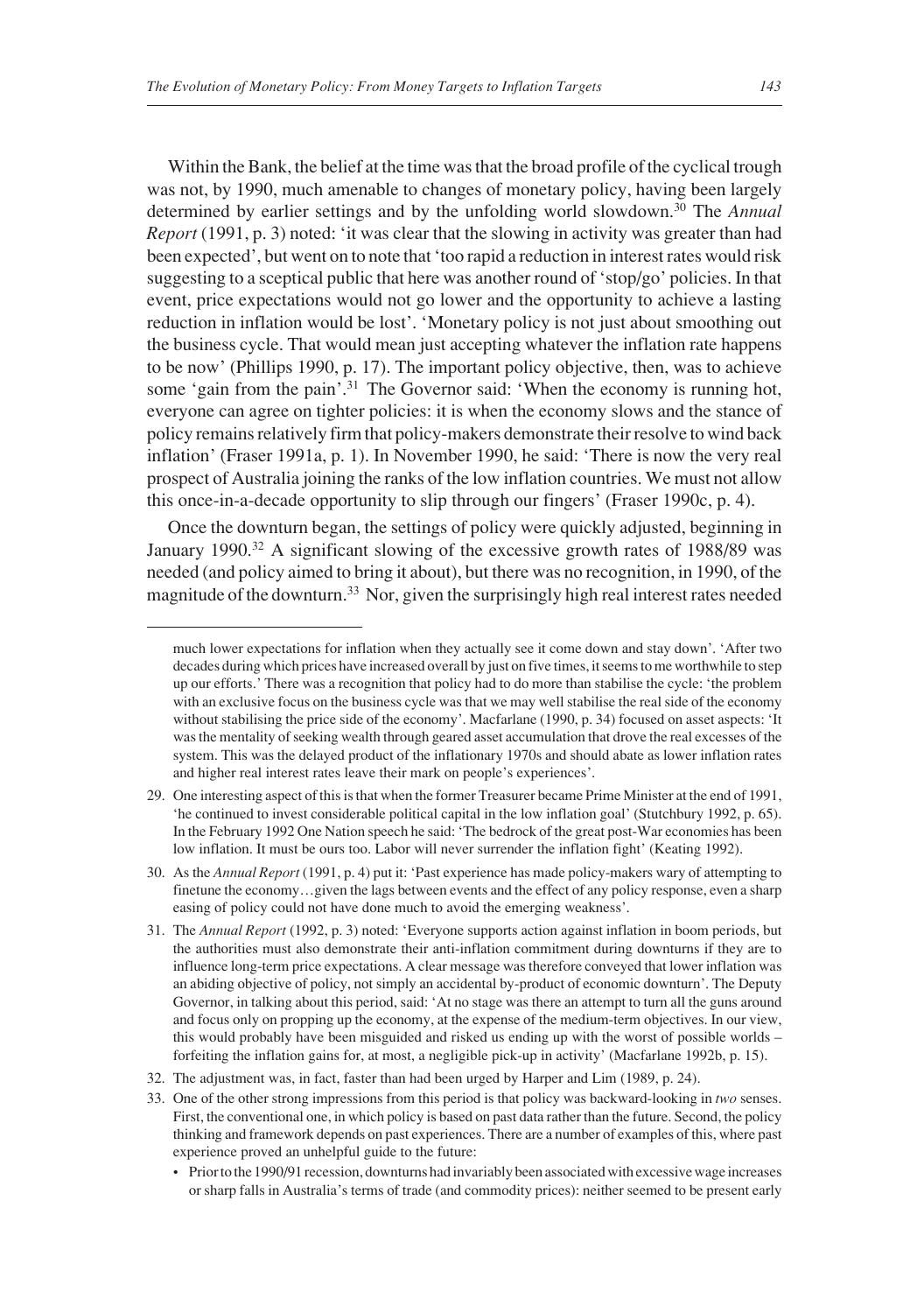to restrain growth in 1989, was there much empirical guidance on what a 'neutral' interest rate would be. As one economic journalist put it at the time: 'Quite simply, there is little historical guide to the interaction of high interest rates, financial deregulation, and a debt-burdened corporate sector, a bad-debt-exposed banking system and asset-price disinflation' (Stutchbury 1991, p. 9). Many commentators criticised the reductions, as premature or electorally inspired (or both).<sup>34</sup> Two other factors complicated the policy assessments of the time. Of course it was recognised that policy should be forwardlooking and should be assessing *prospective* inflation rather than actual inflation, but neither the Bank nor market commentators foresaw how quickly inflation would fall. The second factor was the weakness of the exchange rate, beginning towards the end of 1990. While such weakness was consistent with the weakening of the terms of trade (in fact, in the middle of 1990, the exchange rate had seemed too *strong*), past 'feed-through' relationships would have suggested a large impact on inflation from the exchange-rate fall. This did not occur.<sup>35</sup> From 1991 onwards, the exchange rate continued to be a constraint on downward interest-rate adjustment. There was a 15 per cent fall in the exchange rate over the 12 months to August 1992.<sup>36</sup> The Bank 'sought to facilitate the process of exchange-rate adjustment in an orderly way so as not to undermine confidence in the coherence of policy'. The *Annual Report* (1993, p. 5) notes that a '20 per cent real depreciation, which has occurred without the crisis atmosphere often characterised in international foreign exchange markets, is a significant achievement which augurs well for Australia's future competitiveness'.

In a mechanical sense, nominal interest rates were moved down in 1990 at about the same rate (and from much the same level) as they had been moved down in 1987 (when many commentators criticised the Bank for moving down too far and too fast). The rate of reduction was also about the same as in the 1983 recession. The similarity of the movement is, however, just a coincidence: the speed of reduction was influenced by judgments about how the markets' inflation expectations were moving – as measured by the exchange rate and long bond rates (the slope of the yield curve) (*Annual Report* 1991, p. 13). For most of this time, the Bank was pushing at the edge of what the market would

in 1990, although world growth turned out to be significantly slower than expected.

<sup>•</sup> The high interest rates of 1985 and 1986 had not produced a sharp downturn in the economy (although these had been in place more briefly).

<sup>•</sup> The share-market shake-out of 1987 suggested that an asset-price bubble could burst without doing much harm to the real economy.

<sup>34.</sup> Notable, but by no means atypical, was the reaction of Paddy McGuinness in *The Australian* (25 January 1990): 'There is room for a lot of criticism of the…Reserve Bank Board in agreeing to start bringing interest rates down just now. For there was a good case to be made for an increase rather than a cut in interest rates'.

<sup>35.</sup> For a discussion on the different relationship between import prices and the CPI in this episode, see RBA (1993).

<sup>36.</sup> The degree of concern can be gauged from the *Annual Report* (1993, p. 4), which noted that: 'the Board considered but did not pursue the possibility of raising interest rates to help counter pressures on the Australian dollar', but it rejected any 'substantial tightening aimed at supporting the exchange rate…because this would have further burdened an already struggling recovery'. As with many of the issues of this period, there were antecedents: the 35 per cent fall in the exchange rate in 1985 and 1986 had put an end to the progress made in 1984 in getting inflation down.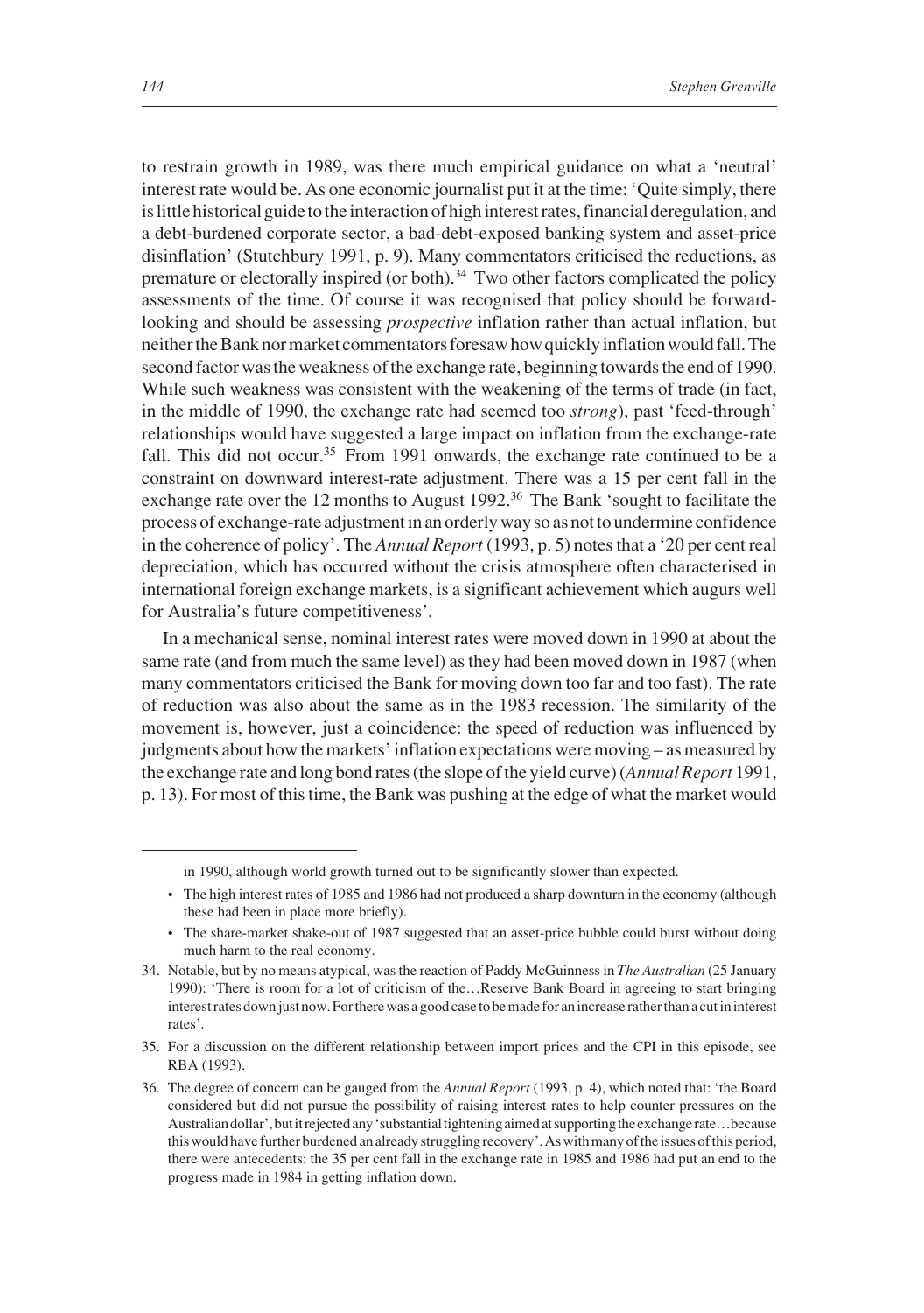

# **Figure 7: Yield Curve** Day after monetary-policy easings

accept, in terms of rate reductions (*Annual Report* 1992, pp. 3–4). The first five easings in 1990 (which took interest rates down by 500 basis points) brought no change at the long end of the yield curve, suggesting there had been no change in longer-term price expectations. From late 1990 to mid 1991, cash rates and long-term bond rates moved down together – evidence of a structural break in inflation. After then, again, the interestrate reductions ran ahead of longer-run expectations, as embodied in bond rates.<sup>37</sup>

While this policy adjustment was underway, the inflation environment was transformed. By the time the September-quarter 1990 CPI was released, inflation had taken a significant fall. There were other early indicators of change: there was a sharp fall in the Melbourne Institute's measure of consumer price expectations in late 1990 (in marked contrast to the 1984 experience). The new world of low inflation was not, at that stage, firmly established. Price expectations fell only slowly, and the new framework was to be put to the test in 1994, with a surge in demand which required a sharp tightening of policy to contain inflation. But, by May 1992, the Bank could say: 'it has been our view

<sup>37.</sup> For a discussion of the role of bond rates and the yield curve in setting policy, see Fraser (1991b).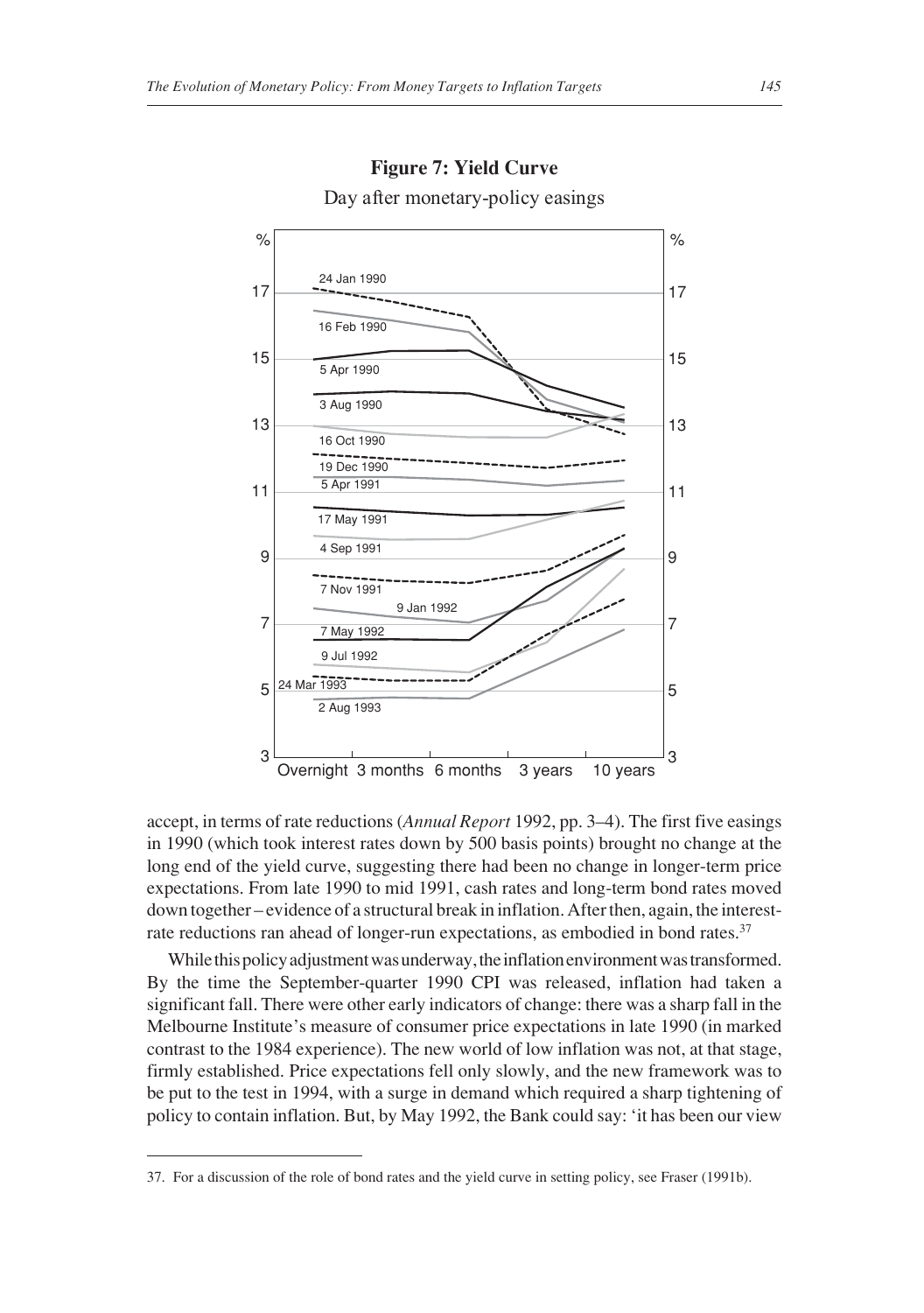

**Figure 8: Consumers' Inflation Expectations**

for some time that we have made a structural downward shift in inflation' (Macfarlane 1992a, p. 9). In mid 1992, the *Annual Report* (p. 2) noted: 'Inflation has declined in periods of cyclically weak economic activity in the past. On this occasion, however, there are good grounds for believing that a critical threshold has been breached and that Australia can sustain a low inflation environment… All indicators of inflationary expectations suggest that there has been a real breakthrough over the past two years'. With hindsight, low inflation was achieved in the second half of 1990 and has been maintained since then at an annual average rate of  $2^{1/2}$  per cent. Such was the improvement in inflation that the nature of the task changed, from inflation reduction to price-stability maintenance. For this, a new element – an inflation target – was added to the policy framework.

#### **6. The Current Policy Framework**

While these events were underway, the process of reformulating a 'rule-based' framework (which had begun in 1989) was completed. This framework can be seen, in terms of the three-fold classification, in the following way:

**Rules and objectives**. By 1993, there was a specific final objective ('2–3 per cent inflation over the course of the cycle'). This had been formulated by the Bank and was subsequently endorsed by the Treasurer. There was no specific intermediate objective or operational rule.

The **transmission** channel was seen, as before, as being via output to inflation, with the exchange rate having an important role. In a revival of an element of the monetarist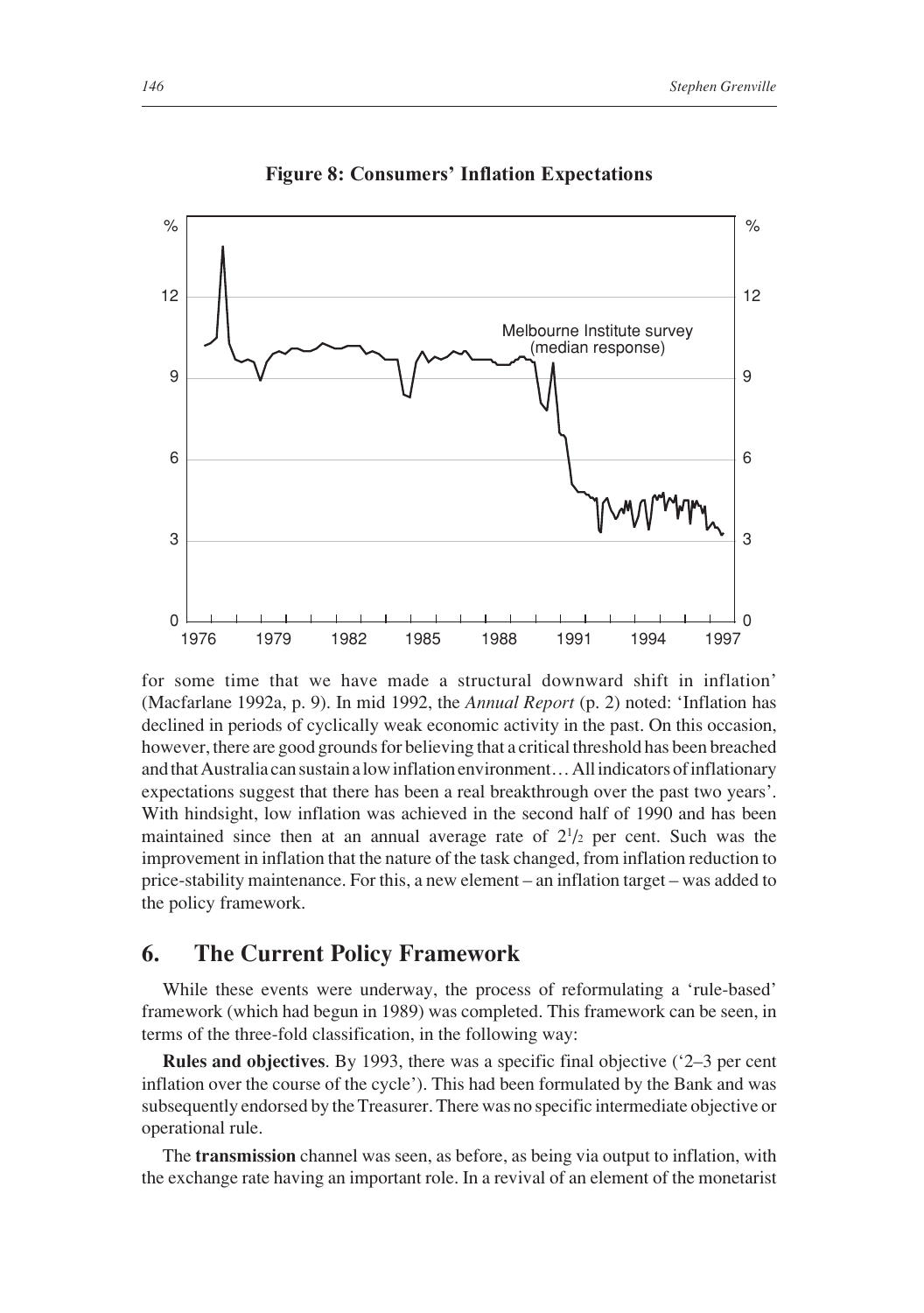phase, *price expectations* came to be seen as the central factor in determining how successful policy would be in maintaining low inflation.

The **context** had monetary policy as a 'stand-alone' instrument, directed principally to the objective in which it had a comparative advantage – price stability. The relationship with wages policy had almost been reversed: in the 1980s, monetary policy had supported wages policy in putting downward pressure on inflation; in the 1990s, monetary policy was directed primarily towards price stability and, in doing this, had an important influence on the economic climate in which wages were determined. The other important element, in the policy context, was the specific re-affirmation by the Treasurer of the Bank's independence to make monetary policy.

This framework was not put in place instantaneously. While price stability had always been an important objective for the Bank, until the 1990s it had been on a 'best endeavours' basis. And, as we have seen, there were other over-riding priorities which distracted policy in the 1980s. The evolution has some 'chicken-and-egg' elements to it: the new framework greatly enhanced the Bank's ability to maintain price stability, but it was not feasible, in Australia, to put the framework in place until a reasonable degree of price stability had been established. This section explores this in more detail.

Inflation targeting was pioneered by New Zealand, in 1989, closely followed by Canada. Quite quickly, there were calls for its adoption in Australia. The idea of an inflation target was rejected by the Governor in November 1990 (Fraser 1990c, p. 6). Why was Australia slow to adopt this framework? Why, when this broad framework was adopted in 1993, was the specification somewhat different from New Zealand's?

While inflation became the principal focus of policy in 1989, there was no question, then, of fixing on a particular inflation rate and ensuring that policy was set to achieve this. Rather, the downturn would run its course and whatever lower rate of inflation came out of that would be accepted, for the time being, at least. The Bank accepted that there might have been a 'credibility bonus' in defining the inflation objective beforehand, but was too uncertain about what rate of inflation would come out of this episode.

A second factor which inhibited the introduction of a specific inflation-targeting framework at this stage was the political debate. The then Opposition had proposed the re-writing of the Reserve Bank Act to give it a single price objective, and require it to pursue a New Zealand-style inflation-targeting regime.38 Given the vigorous debate between the two political parties on this issue, the Bank was unable to make a useful contribution without getting itself deeply politicised in the process.

A third factor was a reluctance to accept some aspects of the New Zealand model. In particular, it seemed unlikely that Australia could realistically target an average rate of inflation as low as 1 per cent (which was the New Zealand objective until 1996) unless policy consciously worked to make the recession deeper. As well, the view in the Bank was that any inflation target should focus on the mean rather than the *range*. Considering the regular terms-of-trade shocks which Australia experienced, and looking at the history of cyclical fluctuations in inflation in Australia (going back to the period of price stability in the 1950s and 1960s), it was clear that these variations were greater than the 2 per cent

<sup>38.</sup> Liberal National Party (1991a, pp. 37–38); Liberal National Party (1991b, pp. 129–130).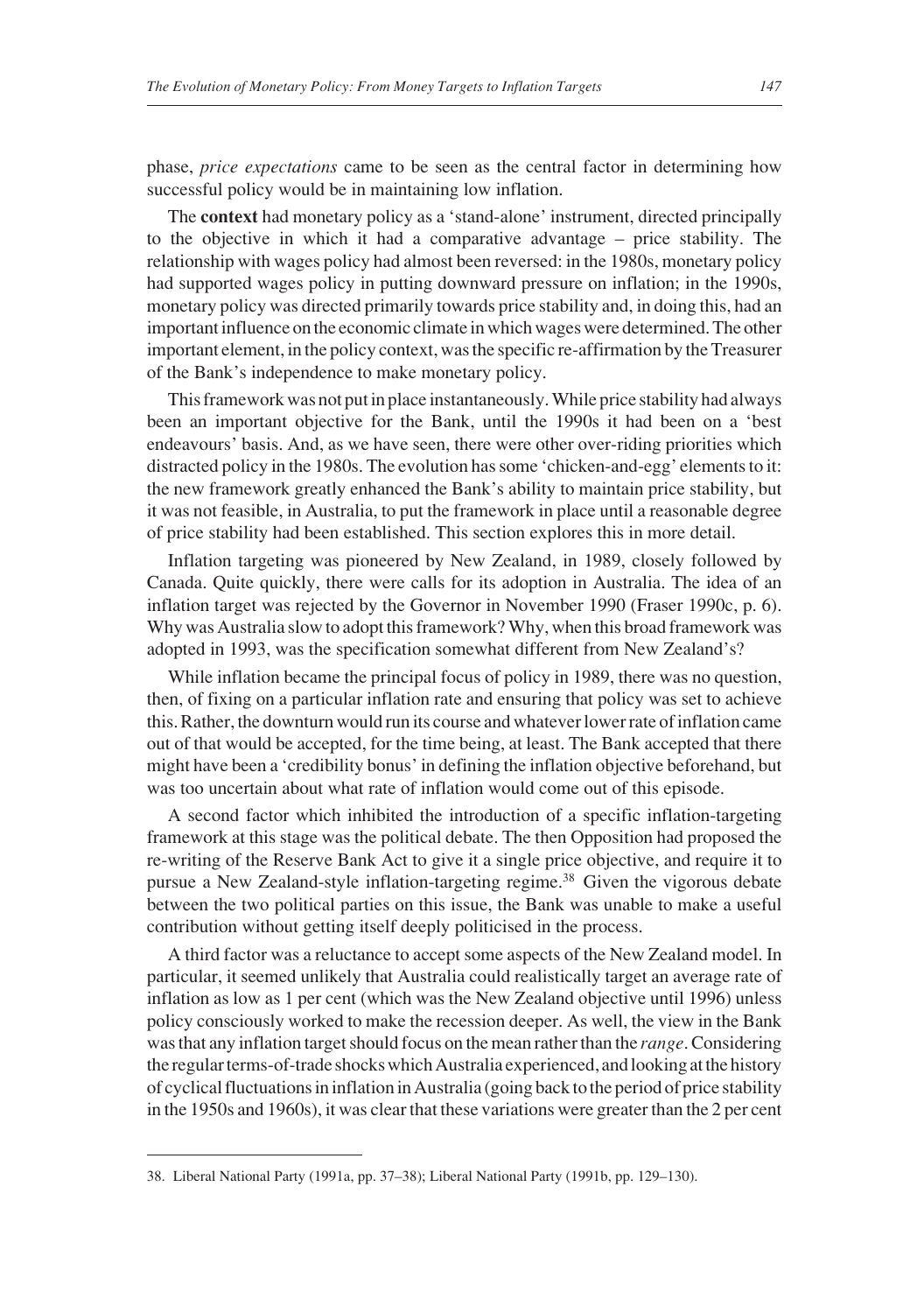range in the New Zealand specification.<sup>39</sup> In time, as other countries adopted inflation targets which were not the same as the New Zealand model, it became more feasible for Australia to adopt its own variant (including focus on the mean rather than the range, and with a clearer role for economic activity, as required by the Act) without invidious comparisons with the pioneering New Zealand model.

Even before the inflation target was defined explicitly, other elements in the framework were developed. The first was towards greater accountability. The most important change was the announcements of policy changes, beginning in January 1990.<sup>40</sup> The Bank had, over time, already increased the frequency of its communication via speeches, and these became more frequent still. The regular assessments of the economy contained in the Bank's *Bulletin* were made more complete and rigorous, so that they became, in effect, more like the 'inflation reports' of the type produced by the Reserve Bank of New Zealand and the Bank of England. The final element was the RBA's semiannual appearances before a parliamentary committee.

As for the exact inflation target, it was defined when it became clear what was feasible after the recession of 1990/91. A number of variations of inflation targets were considered about this time. From the Government and union side, the usual format was a rate of inflation which matched our trading partners.<sup>41</sup> The One Nation proposals of February 1992 aimed for 3–4 per cent. But the Bank recognised that the case for low inflation relied on domestic considerations, not international comparisons; as well, it had something lower in mind. The Governor, in a speech in April 1990, said he hoped that inflation could be running at less than half the then current rate of 6–7 per cent. When the underlying inflation rate went below 3 per cent, this was progressively more firmly defined as the basis of the inflation target. By August 1992, the Governor was saying 'there is no reason why the current underlying inflation rate of 2–3 per cent cannot be sustained' (Fraser 1992, p. 7). By April 1993, the formulation was: 'If the rate of inflation in underlying terms could be held to an average of 2–3 per cent over a period of years, that would be a good outcome' (Fraser 1993a, p. 2). By October 1993, the formulation was: 'We believe the underlying rate will be held around 2–3 per cent. This belief reflects several factors, not least being the determination of the Reserve Bank and the Government to see that Australia stays in the low inflation league' (Fraser 1993b, p. 16). A more policy-oriented aspect was clear by 1994: 'If, however, shortcomings in one or more of these areas were to threaten to push underlying inflation noticeably above the 2–3 per cent range, corrective action would have to be implemented' (Fraser 1994, p. 28).

<sup>39.</sup> In the same speech that introduced the objective of achieving 'underlying inflation held to an average of 2–3 per cent over a period of years', the Governor also said that 'an inflation target of the narrow "0-2 per cent" variety would, I believe, do us more harm than good. In particular, such targets are apt to bias policy responses to shocks which impinge on prices. Such shocks are probably best absorbed by changes in both prices and activity but if the authorities are bound to a narrow inflation target then virtually all of the shock has to impact on activity' (Fraser 1993a, p. 4). For a discussion on the merits of the Australian specification and the historical degree of variation experienced internationally, see Grenville (1996).

<sup>40.</sup> Partly, this reflects the experience of 1988, when the effects of the initial increases in interest rates had been muted by misunderstandings about the Bank's policy intentions.

<sup>41.</sup> The agreement between the Government and the ACTU in the context of the August 1991 Budget was: 'The parties agree to work towards wage outcomes consistent with keeping Australia's inflation at levels compatible with those of our major trading partners'.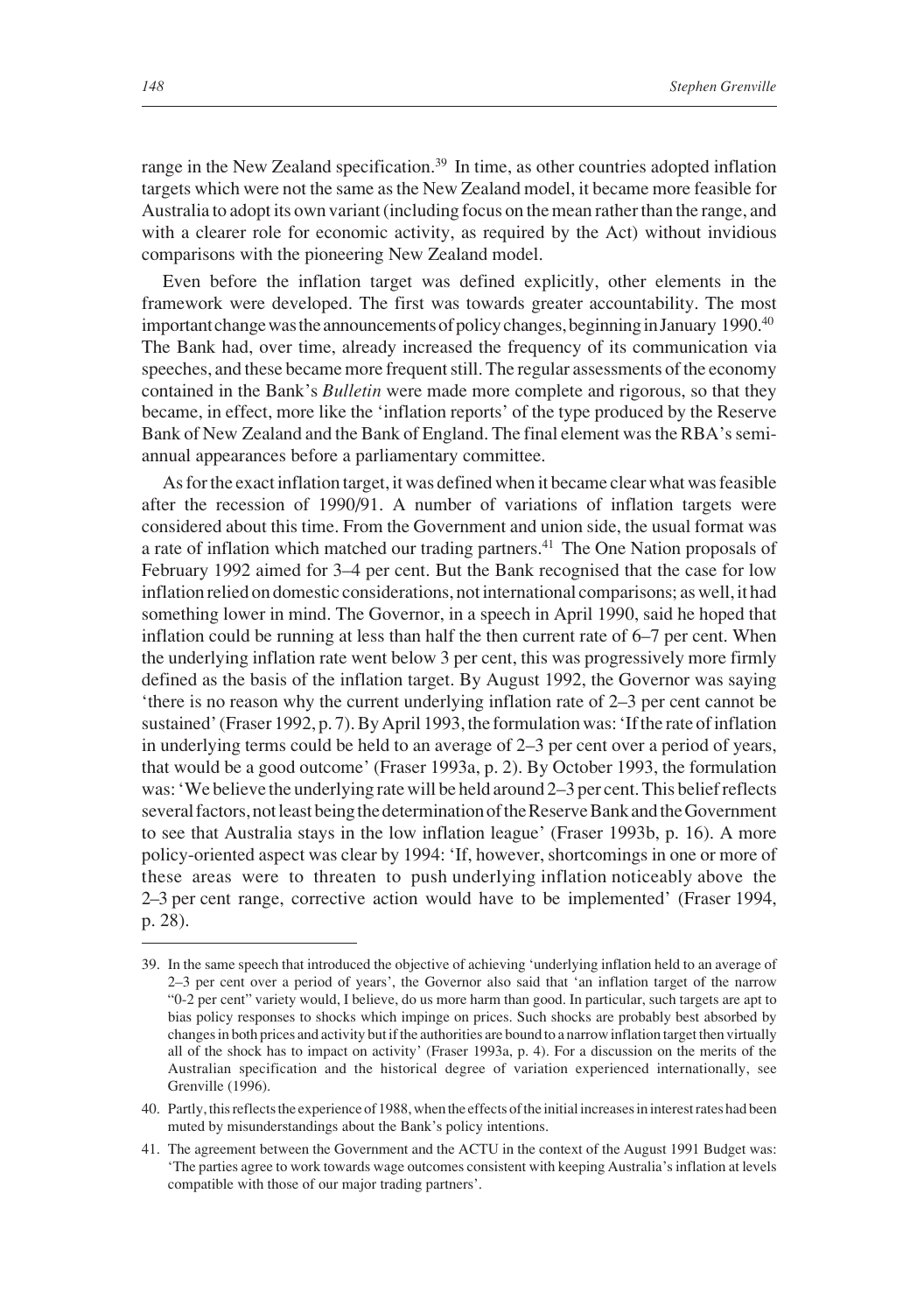While there were many advocates of a single objective (inflation) at this time (see, for example, Morgan (1990), Jonson (1990), Cole (1990) and Stemp and Murphy (1991)),  $42$ the Bank was never much interested in shifting to a single goal of price stability. Eichbaum (1993, p. 5) described the Bank's position as 'exceptional' among central banks, but this point had been well understood by an earlier generation of economists: 'It is disingenuous, to say the least, for central bankers to pretend that their actions have no effects on real interest rates, unemployment rates, and other variables of concern. Time will eliminate the inertia of price and wage adjustments. But there are no long-run steady states whose properties are independent of the paths by which they are reached' (Tobin 1983, p. 511). The Act specified two objectives, and any re-writing of the Act seemed infeasible. But it also seemed undesirable: former Governor Johnston, speaking in 1992, described the combination of central bank independence and a single (inflation) objective as 'bestowing on the Bank all the freedom of the prison exercise yard' (Johnston 1992, p. 18). Throughout the period, there was a denial of the 'Tinbergen proposition' – i.e. that one policy instrument must be used exclusively to achieve a single policy objective (Fraser 1990b,c). There was also a feeling that, taken literally, it made the task of monetary policy too simple – or simplistic. Artis (1992, p. 176) said: 'Any fool, it might seem, can disinflate. The interesting thing is how to minimise the cost of doing so'. Friedman (1988, p. 65) had noted: 'Everyone had always known that sufficiently tight monetary policy, maintained for a sufficiently long time, could halt even the most deeply rooted inflation. The reluctance to proceed in that fashion lay not in disbelief that such a policy would do its job, but in concern for the resulting real costs'. The Bank understood that, for the most part, there would be no conflict between activity and price objectives (and, in fact, activity would be a principal forward indicator of inflation): when there *was* a conflict (in the case of a supply-side shock, or when a structural reduction in inflation was needed), this could not be resolved by the simplistic expedient of giving an absolute over-riding priority to prices (Grenville 1996). Over time, the idea that output could not be ignored gained more credibility. In the Australian context, John Taylor's paper at the Bank's 1992 Conference made the case that if the authorities try to smooth out variations in inflation too much, this will increase the variability of output (just as the attempts to smooth out variations in output lead to greater variations in inflation) (Taylor 1992).<sup>43</sup> Events of the early 1990s, too, served to remind the Bank that the economy was quite prone to shocks (including those arising from financial deregulation) and that the self-equilibrating properties of the economy were not strong. Perhaps the most compelling argument, at this time, for the reluctance to endorse

<sup>42. &#</sup>x27;The Australian economy over the past decade seems to have fluctuated more, not less, widely than otherwise because of activist monetary policy. The large discretionary swings occurred in response to what were, in hindsight, generally self-correcting phenomena… The key issue is not so much whether the Reserve Bank is independent of political control, but whether it should be prevented from frequently and somewhat haphazardly intervening on ill-defined grounds. Because the Reserve Bank has clearly made major policy mistakes, the solution is not to remove the institution from the political process, but to curtail its capacity to repeat such mistakes. To this end, a fixed money growth rule should be adopted in place of the existing unbounded monetary policy discretion' (Makin 1993, p. 12) (see also Weber (1994)). There had been earlier proponents: 'Proposition 1: From the perspective of maximising the rate of economic growth and avoiding business cycles, activist monetary policy typically does more harm than good' (Hartley and Porter 1988, p. 2).

<sup>43.</sup> See also Debelle and Stevens (1995).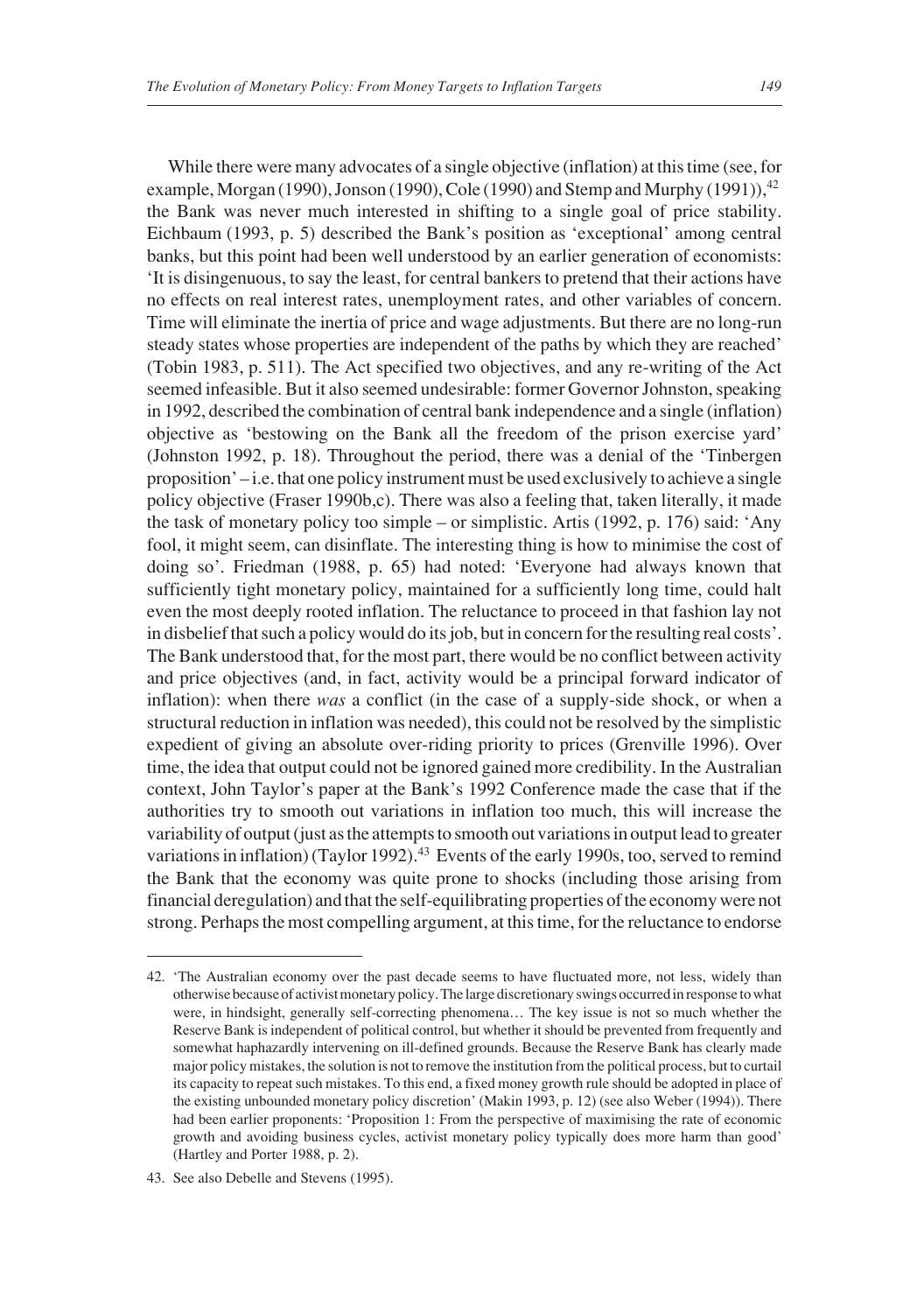a single (price-stability) target was the realisation that, had such a framework existed in the early 1990s, the main effect would have been to delay the interest-rate reductions – in practice, interest rates were lowered by 400 basis points before there was a clear sign (or any recognition) that inflation was on the way down. The Governor argued that an inflation target would have caused the Bank to 'drag its feet' in lowering interest rates and 'the fall in output in the present recession would have been more pronounced than it was' (Fraser 1991c, p. 12).

The debate on independence was somewhat constrained by the belief within the Bank that it had always had a high degree of independence. The Reserve Bank Act refers to the monetary policy *of the Board*, and the rather elaborate Section 11 provisions for disagreement with the Government are a clear indication of the intended independence (Phillips 1992; Macfarlane 1996). This independence, however, was irrelevant during the period of financial regulation, as the fixed prices (interest rates and exchange rates) were set by committees in Canberra. With deregulation came the opportunity for the Bank to have the sort of *de facto* independence that it had *de jure*, but independence was taken in a consensual rather than assertive way.<sup>44</sup> By 1988, the Bank's independence was more clearly stated: 'The Reserve Bank Act puts a duty on its Board to formulate and carry out its monetary policy – not as agent for, or adviser to, Government, but on its own responsibility' (Johnston 1988, p. 1).<sup>45</sup> The emphasis, in this period, was on what Governor Johnston described as an Act 'which encourages consultation and co-operation between the Bank and the Government' (Johnston 1989b, p. 16). Governor Fraser, too, rejected the idea of 'gladiatorial notions of independence – as something to be displayed like a warrior's shield, raised in constant battle with the government of the day. Nowhere do such romantic notions ring true' (Fraser 1993a, p. 4).

Without confrontation, the Bank's enhanced independence emerged as a natural product of events. There is a marked contrast between the current position and the earliest period covered in this paper. Whereas the Treasurer used to announce M3 targets and the Bank's public profile was inconspicuous, policy changes now clearly centre around the Bank's comprehensive announcements of changes, with the decision clearly resting with the Bank's Board. The Bank's profile is reinforced by the Governor's regular appearances before a parliamentary committee, and the Bank plays a prominent role in public commentary on monetary policy. While these snapshot comparisons of two different periods emphasise the extent of the change, it is less easy to identify the exact moment when these major shifts occurred. The shift from regulation to market-based policies (with the Bank having the technical expertise in these) was clearly an important on-going force. Just as clearly, personalities (the Treasurer and the Governor) have been an

<sup>44.</sup> In 1984, Governor Johnston quoted approvingly of Dr Coombs' earlier views on independence: 'A central banker should be aware that independence, if too highly prized, can lead to isolation in which his influence can become limited and ineffective. He will do better to seek a partnership with government in which his role is significant but in which he accepts the limitations imposed by the need to maintain the partnership as an effective working arrangement… Indeed, the less frequently the central bank seeks to assert or remind the government of its independence the more successfully the central bank will be able to function' (Johnston 1984, p. 768).

<sup>45.</sup> With independence goes responsibility – Governor Johnston (1989b, p. 16) said: 'It is true that there have been policy misjudgments from time to time. The Bank must – and does – accept most of the criticism'.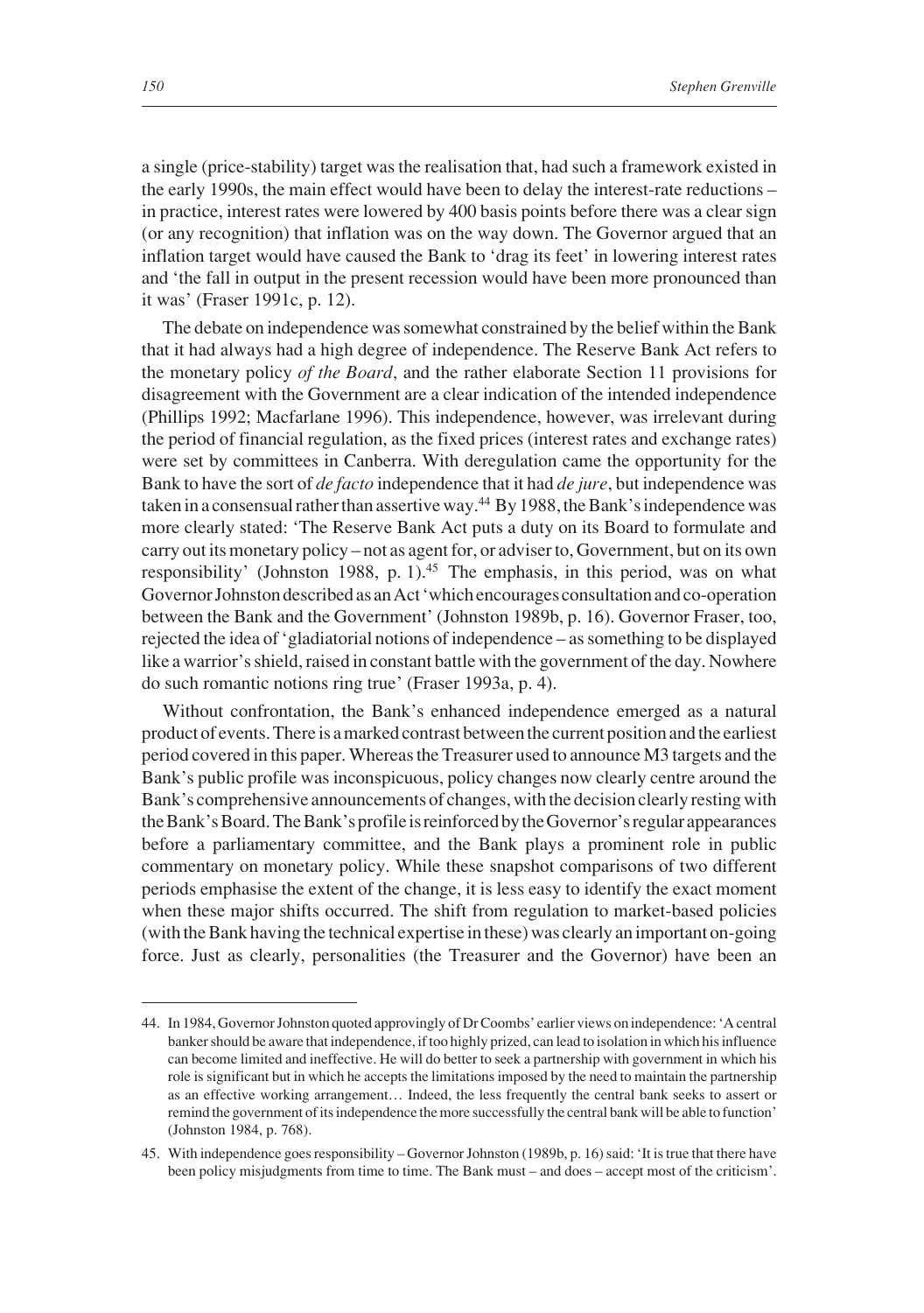important part of the story.46 The increasingly prominent role given, worldwide, to central bank independence – and the enhanced role of central banks in most OECD countries – was also important in shaping people's views on what was normal for central bank/government relations. The academic debate was not prominent, but it worked in the same direction. There were successive compilations of independence rankings, and while the validity of the early rankings was quite dubious, Australia's shifting ranking probably reflected changing public perceptions of the Bank's independence: in the early rankings, the Bank rated (inexplicably) behind the Bank of Japan and the Bank of England, but by the time more sophisticated and well-based measures were formulated, Australia appears in the middle of the rankings.47

While it is not possible, now, to identify an exact moment when the Bank's independence was widely acknowledged, 'the Reserve Bank emerged from the recession publicly conspicuous for the first time in its forty-year history as a separate source of advice to the Government' (Tingle 1994, p. 307). This was formally recognised in the agreement between the Treasurer and the Governor in August 1996, but had been achieved, *de facto*, earlier than this.

### **7. Conclusion**

Given that low inflation was an important objective throughout the period (Hughes 1994, p. 147), why was Australia slow in achieving this? In particular, why was more progress not made in the *1980s*? There seem two main reasons – continuing distractions from other policy problems, and an unwillingness to accept the loss of output involved in getting inflation down.

The distractions were pressing, and the progress which was made in solving them during the 1980s was considerable. There was:

- a very substantial wage overhang, which had to be wound back by the painful process of reductions in real unit labour costs;
- the external imbalance, with its on-going threat to price stability;
- related to this, the need to absorb a very significant fall in the real exchange rate; and
- the deregulation of financial markets, with its disruptive (although ultimately beneficial) effects on financial stability.

In an absolute sense, none of these problems precluded policy settings which would have made more progress on inflation, but they created an environment in which firm policy settings (and a continuing output gap) were needed just to hold the line on inflation. Real interest rates averaged 5.9 per cent during the 1980s. The practical question is: when were the specific opportunities to achieve price stability? Could it have been done in 1984, before the exchange rate shock of 1985 and 1986? Was there an opportunity in 1987 to press more strongly? The counterfactual is unknowable, but in

<sup>46.</sup> On the role of the then Treasurer and his influence on the Bank, it is interesting to read the full transcript of the 'they are in my pocket' speech, given in Gordon (1993, p. 10).

<sup>47.</sup> See Bade and Parkin (1982), Grilli, Masciandro and Tabellini (1991), and Cukierman (1993).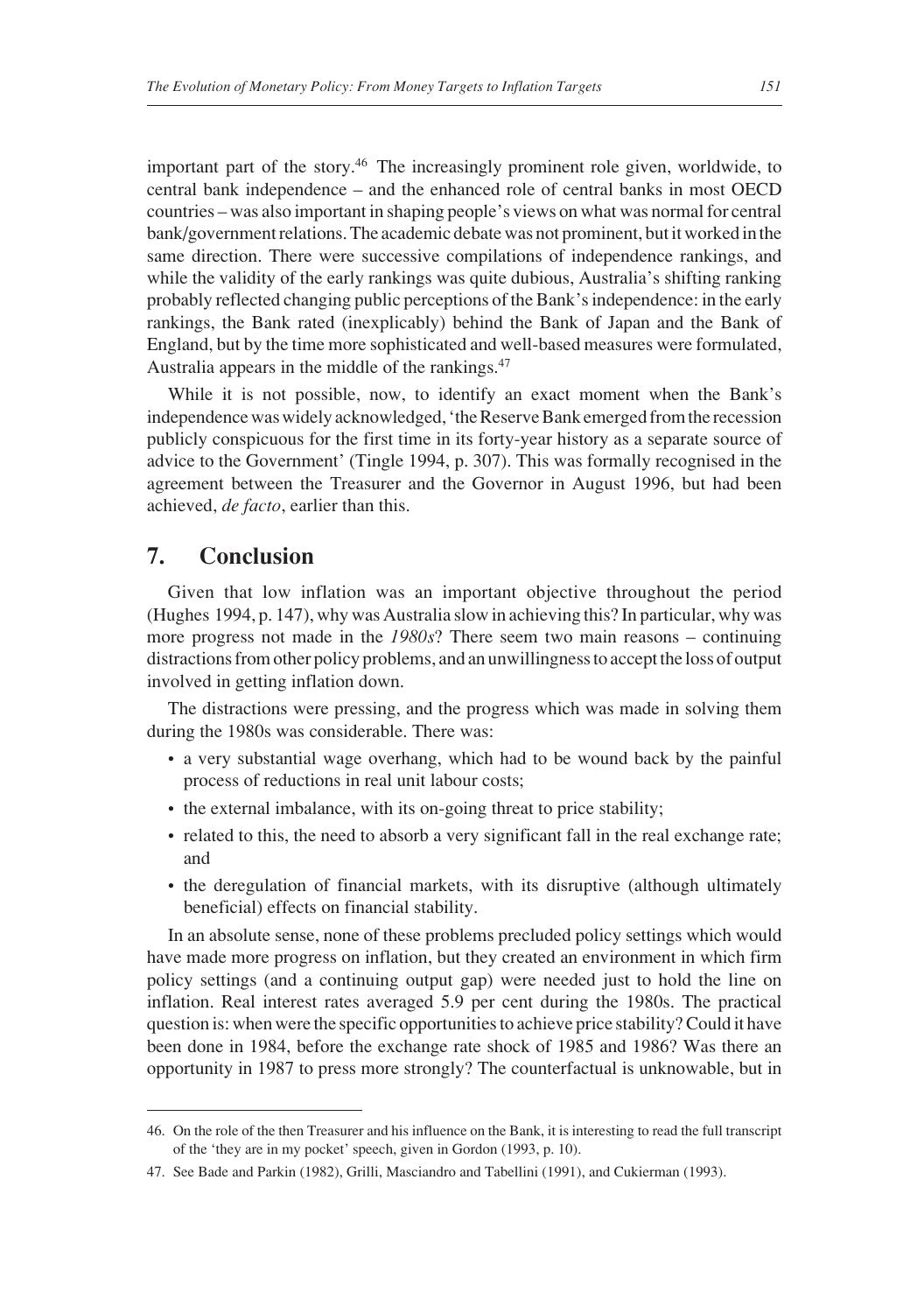each of these periods, while there was a general desire to get inflation down, there was no sense of pressing urgency. Low inflation was not an overwhelming priority in the overall macro-policy picture.

Inflation was never seen to be 'out of hand' in the 1980s (as it was seen to be in, for example, the United States in 1979 and New Zealand in the mid 1980s – or, for that matter, in Australia in 1974). Even when it was high, it was always believed that steady pressure would erode it over time, as the various shocks which pushed it up receded (notably, the exchange rate fall of 1985/86). When the visiting Brookings economists reported on the Australian economy in 1984, monetary policy played a minor part in their analysis: their view was that 'unemployment is intolerably high in Australia and dramatic inflation fighting should not be a priority… Living with inflation is not the ultimate evil' (Caves and Krause 1984, p. 78). There was never a clear readiness to incur the significant output cost that was required to shift inflation down in a definitive way. 'People generally feel that inflation is bad but, for the most part, not so bad that they want the authorities to get too serious about eliminating it' (Fraser 1990a, p. 20). Even those who criticised policy for not containing inflation did so on the basis that there was a lowcost (in terms of lost output) panacea, of one kind or another. Corden (1989, p. 160) noted that, even with the Treasury's early-1980s 'inflation first' strategy, 'there were no costs but only benefits, from reducing inflation'. Then there was the promise of monetarism (at least in its rigorous form): a sufficiently emphatic commitment to low money growth would, more-or-less instantaneously, cause price expectations to fall and the economy would shift, more-or-less painlessly, to a low-inflation path. When this promise failed, there were the experiments with wage/tax trade-offs as circuit breakers. The attraction was clear: if everyone would simultaneously agree that inflation was going to be lower, then they could be (at least) as well off without the pain of a significant period of deflation (Fraser 1990c). Even inflation targets were sometimes put forward with the same promise: if everyone understood exactly the time profile of inflation reduction, it could be achieved painlessly. But by the late 1980s, the uncomfortable reality was clear: whether because of inflexible prices (e.g. wage contracts) or sticky price expectations, a sizeable output gap would have to exist for some time to persuade people that a world of low inflation had arrived. 'If inflationary expectations could be changed by decree, the economy could be shifted down the long-run Phillips curve to achieve lower inflation with unchanged real activity. But if inflation expectations cannot be changed by fiat, there may be a long, painful, slow grind of gradually wearing down inflation expectations by having the economy run at higher levels of unemployment' (Grenville 1989, p. 15).

The key to establishing price stability was that the 1990/91 recession provided an opportunity to shift price expectations down, and the monetary framework was ready (in a way it had not been in earlier recessions, such as 1982/83) to use the opportunity. Does this mean that the Bank's policies were 'opportunistic'? Central banks are quick to deny the pejorative overtones, but if this means simply that there are certain moments in the business cycle that lend themselves to progress on *structural* inflation, then this seems no more than simple common sense. 'Reducing inflation has tactical, as well as purely economic, aspects. With the economy turning down in 1990 and asset prices declining sharply, circumstances were conducive to getting inflation down and keeping it down. By the same token, it would have been inopportune to have tried to rein in inflation during 1985 and 1986, given the sharp fall in the Australian dollar' (Fraser 1991c, p. 13).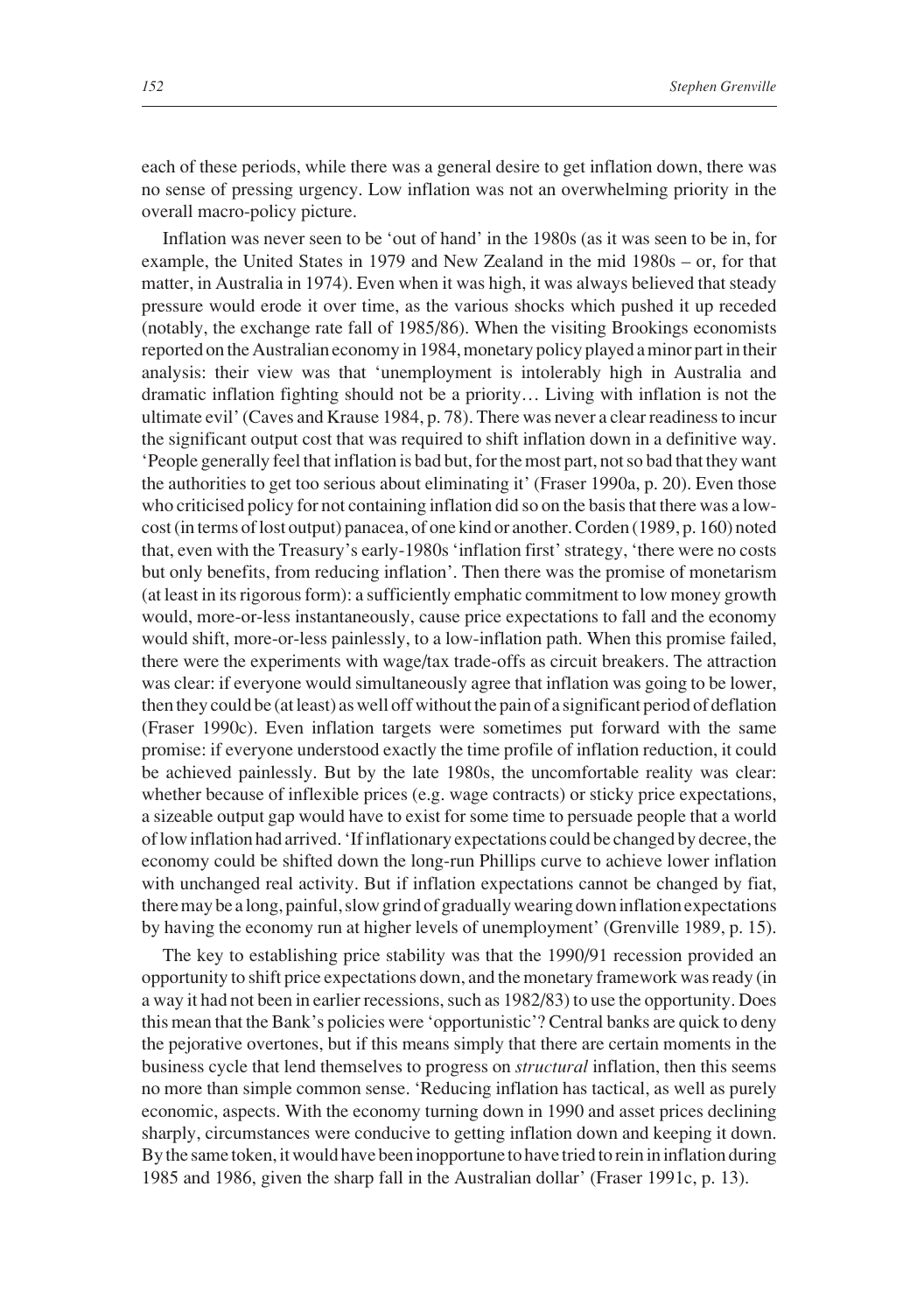Was the monetary framework, as it had evolved by 1990, inherently more suited to seizing the opportunity? Australia began the period examined in this paper with a rulebased framework – M3 targets – which seemed to provide discipline on policy-makers and a clear accountable system to anchor price expectations. But it did not, in practice, provide discipline, nor did the Bank feel that it had the primary responsibility for achieving price stability. The check-list provided less discipline still. But it would be expecting too much of any rule-based framework to see it as the single-dimensional answer to price stability, providing easy solutions to the complexities of monetary policy. It does not provide an operational rule to guide day-by-day or month-by-month policy-making. An ideal rule should relate to the *operational instrument*: how else can it provide firm discipline on policy-makers, and provide the public with a method of monitoring the authorities on a continuing basis? But such a framework does not fit (and has never fitted) the real-world economy. Any practical framework will still be a mixture of rules with some discretion. The M3 rule relied on the stability of a single simple relationship and was susceptible to the breakdown of that relationship. The inflation target is more robust, because it focuses directly on the final objective. But no simple rule can handle the complexities of the economy and the variety of shocks which hit it. The current framework still requires difficult policy choices: it requires good forecasting; it provides no specific operational guidance; and there is no calibration on the operating instrument. At times, there will be difficult decisions to be made between inflation and economic activity. That said, the Bank has considerable confidence that low inflation can be maintained. Why?

- Most importantly, the painful step-down of inflation has been achieved. Whatever debate there might have been about the cost of reducing inflation, there is little argument about the value of keeping low inflation, once achieved.
- It should also be easier to maintain, as a fair amount of credibility has been built up, both from the established record of the past seven years, and from a monetary framework which has wide international acceptability.
- We have a better, more flexible institutional structure. The floating exchange rate is an important element, but there are many changes (spelt out in Grenville (1997)) which make the economy less inflation prone.
- Having been through the experience of the 1970s and 1980s (including financial deregulation, which was one element in the disruptive asset-price inflation of 1988/89), lessons have been learnt. The Bank has a better understanding of the relationship between the instrument of monetary policy (short-term interest rates) and the final objectives, with perhaps the greatest advance being the clarifying of the *time dimensions* involved in these objectives – in the long run, all monetary policy can do is achieve price stability; in the short run, it may also be able to help in cyclical stabilisation.
- The Bank now has a greater feeling that it (rather than other 'arms' of policy) is responsible for inflation. The Bank is now centre-stage on inflation control, separated to some extent from other elements of macro policy, with clearly defined independence and a 'place to stand', provided by the inflation target.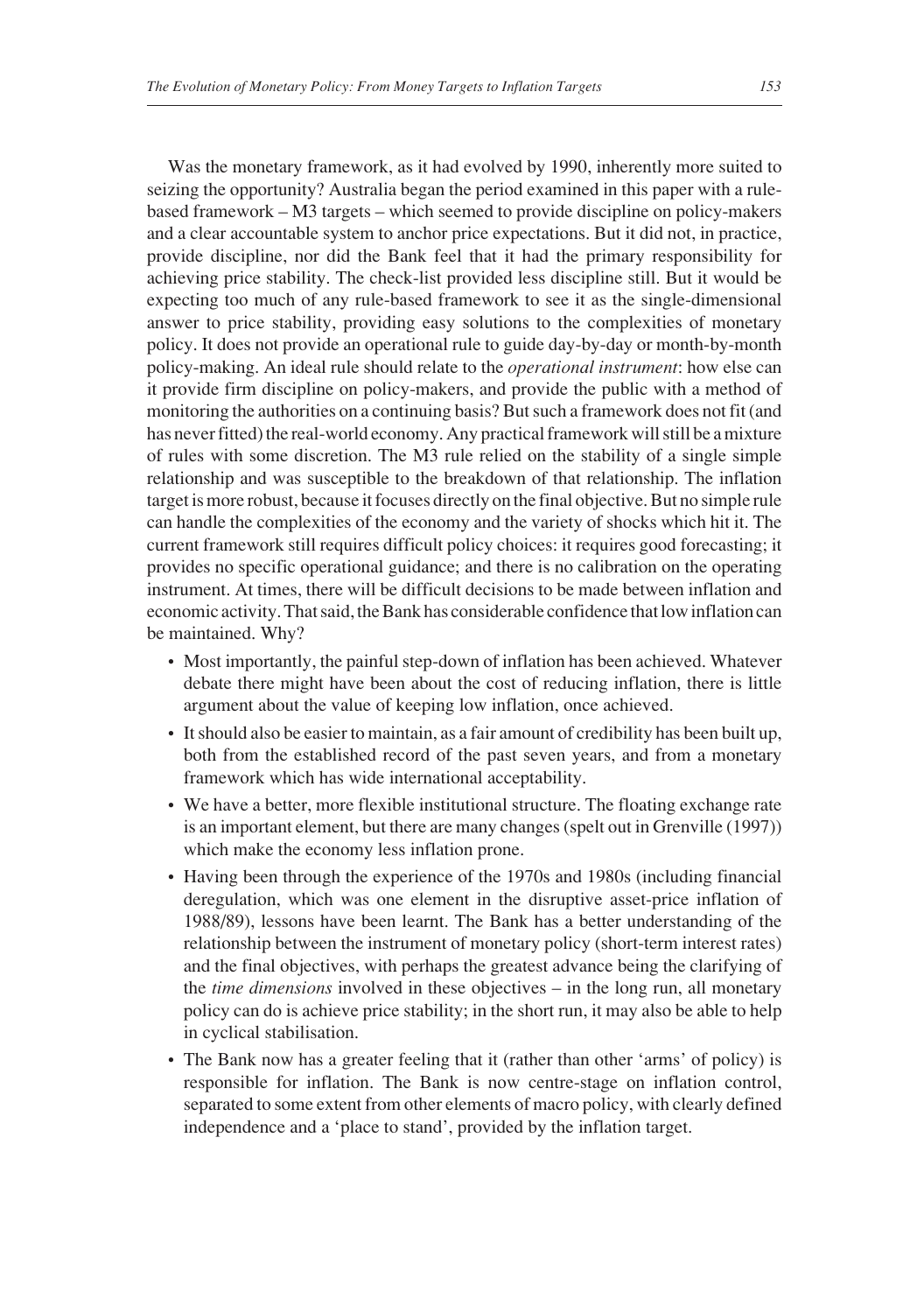### **References**

- Argy, V., A. Brennan and G.R. Stevens (1989), 'Monetary Targeting: The International Experience', in I.J. Macfarlane and G.R. Stevens (eds), *Studies in Money and Credit*, Reserve Bank of Australia, Sydney, pp. 10–52.
- Artis, M. (1992), Discussion on P. Andersen, in A. Blundell-Wignall (ed.), *Inflation, Disinflation and Monetary Policy*, Reserve Bank of Australia, Sydney, pp. 176–180.
- Australian Council of Trade Unions (ACTU) (1983), Statement of Accord by the Australian Labor Party and the Australian Council of Trade Unions Regarding Economic Policy.
- Bade, R. and M. Parkin (1982), 'Central Bank Laws and Monetary Policy', unpublished. Results reproduced in A. Alesina and L. Summers (1993), 'Central Bank Independence and Macroeconomic Performance', *Journal of Money, Credit and Banking*, 25(2), pp. 151–162.
- Begg, D. (1985), *The Rational Expectations Revolution in Macro Economics*, Johns Hopkins University Press, Baltimore.
- Carmichael, J. (1990a), Rules for Monetary Policy: Checklists, Interest Rates and Money Base Targeting, paper presented at a conference, 'Short-term Money Markets, Deregulation and Monetary Policy', Sydney, 25 May.
- Carmichael, J. (1990b), 'Inflation: Performance and Policy', in S. Grenville (ed.), *The Australian Macro-Economy in the 1980s*, Reserve Bank of Australia, Sydney, pp. 288–342.
- Caves, R.E. and L.B. Krause (eds) (1984), *The Australian Economy: A View from the North*, The Brookings Institution, Washington, D.C.
- Cole, W. (1990), 'A More Independent Reserve Bank?', Australian Institute for Public Policy Economic Witness, No. 45.
- Corden, W.M. (1989), 'Australian Macroeconomic Policy Experience', *The Economic Record*, 65(189), pp. 152–164.
- Cukierman, A. (1992), *Central Bank Strategy, Credibility, and Independence: Theory and Evidence*, MIT Press, Cambridge, Massachusetts.
- Debelle, G. (1996), 'The Ends of Three Small Inflations: Australia, New Zealand and Canada', *Canadian Public Policy*, 21(1), pp. 56–78.
- Debelle, G. and G. Stevens (1995), 'Monetary Policy Goals for Inflation in Australia', Reserve Bank of Australia Research Discussion Paper No. 9503.
- Edey, M.L. (1989), 'Monetary Policy Instruments: A Theoretical Analysis', Reserve Bank of Australia Research Discussion Paper No. 8905.
- Edwards, J. (1996), *Keating: The Inside Story*, Viking Penguin, New York.
- Eichbaum, C. (1993), 'Challenging the Intellectual Climate of the Times: Why the Reserve Bank of Australia is Too Independent', *Economic Papers*, 12(1), pp. 1–17.
- Erskine, A. (1990), 'Comments on Parker', *Australian Economic Review*, 90, p. 92.
- Federal Reserve Bank of Kansas City (1989), *Monetary Policy Issues in the 1990s*, Federal Reserve Bank of Kansas City, Kansas City, Missouri.
- Fischer, S. (1996), 'Why Are Central Banks Pursuing Long*-*Run Price Stability?', in *Achieving Price Stability*, Federal Reserve Bank of Kansas City, Kansas City, Missouri, pp. 7–34.
- Fraser, B.W. (1989), 'Reserve Bank Independence and All That', Reserve Bank of Australia *Bulletin*, December, pp. 8–13.
- Fraser, B.W. (1990a), 'Inflation', Reserve Bank of Australia *Bulletin*, May, pp. 18–26.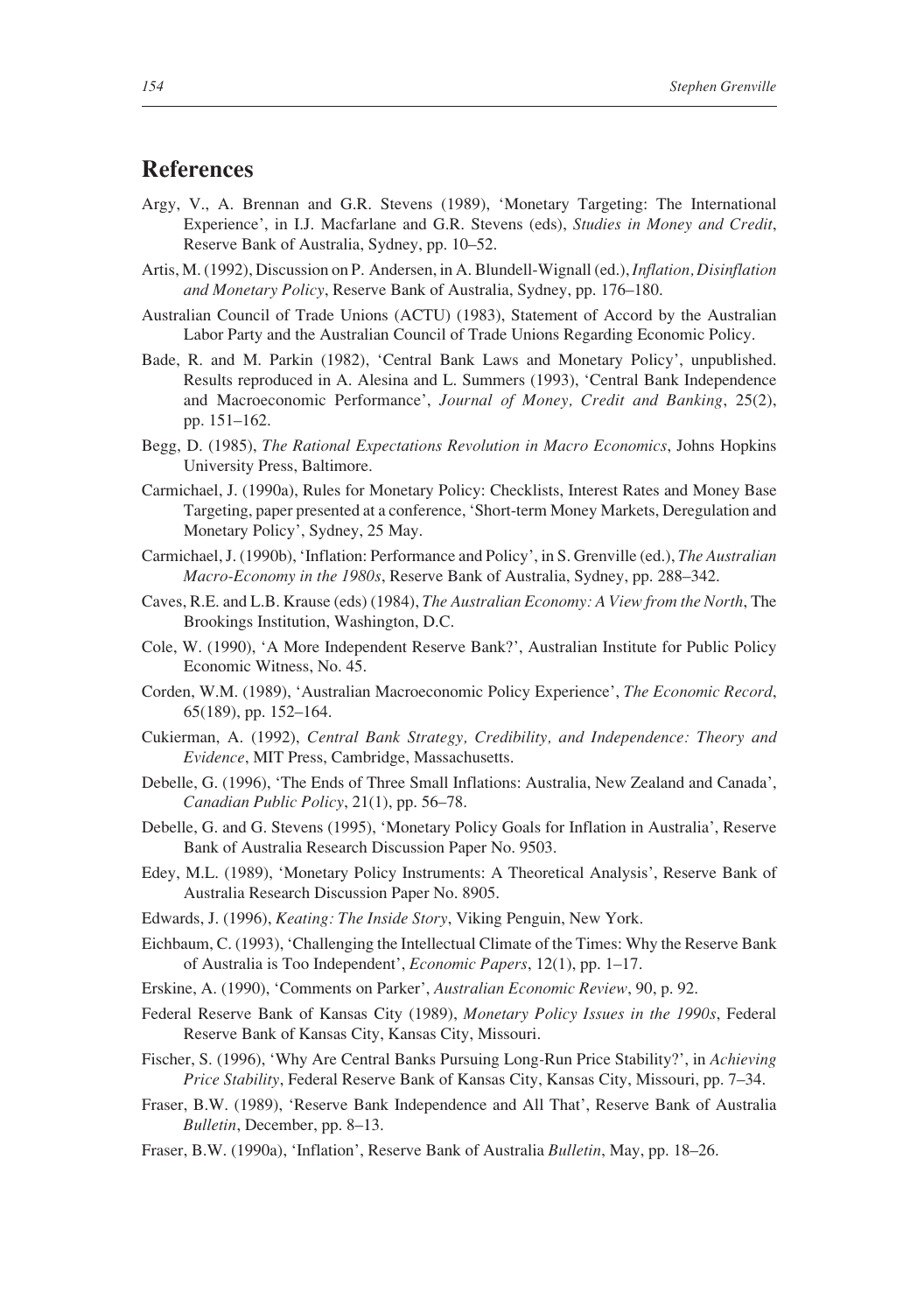- Fraser, B.W. (1990b), 'Monetary Policy and the Banks', Reserve Bank of Australia *Bulletin*, November, pp. 1–5.
- Fraser, B.W. (1990c), 'A Proper Role for Monetary Policy', Reserve Bank of Australia *Bulletin*, December, pp. 1–7.
- Fraser, B.W. (1991a), 'Talk by Governor', Reserve Bank of Australia *Bulletin*, September, pp. 1–6.
- Fraser, B.W. (1991b), 'Three Decades of Real Interest Rates', Reserve Bank of Australia *Bulletin*, October, pp. 6–12.
- Fraser, B.W. (1991c), 'Some Observations on the Role of the Reserve Bank', Reserve Bank of Australia *Bulletin*, December, pp. 8–13.
- Fraser, B.W. (1992), 'Two Perspectives on Monetary Policy', Reserve Bank of Australia *Bulletin*, September, pp. 1–8.
- Fraser, B.W. (1993a), 'Some Aspects of Monetary Policy', Reserve Bank of Australia *Bulletin*, April, pp. 1–7.
- Fraser, B.W. (1993b), 'Current Economic Developments in Australia A Broad Perspective', Reserve Bank of Australia *Bulletin*, October, pp. 14–20.
- Fraser, B.W. (1994), 'Managing the Recovery', Reserve Bank of Australia *Bulletin*, April, pp. 20–28.
- Friedman, B.M. (1988), 'Lessons on Monetary Policy from the 1980s', *Journal of Economic Perspectives*, 2(3), pp. 51–72.
- Goodhart, C. (1989), 'The Conduct of Monetary Policy', *Economic Journal*, 99(396), pp. 293–346.
- Goodhart, C. (1992), 'The Objectives for, and Conduct of, Monetary Policy in the 1990s', in A. Blundell-Wignall (ed.), *Inflation, Disinflation and Monetary Policy*, Reserve Bank of Australia, Sydney, pp. 314–334.
- Gordon, M. (1993), *A True Believer: Paul Keating*, University of Queensland Press, St Lucia.
- Grenville, S.A. (1990), 'The Operation of Monetary Policy', *Australian Economic Review*, 90, pp. 6–16.
- Grenville, S.A. (1995), 'The Monetary Policy Transmission Process: What Do We Know? (And What Don't We Know?)', Reserve Bank of Australia *Bulletin*, September, pp. 19–33.
- Grenville, S.A. (1996), 'Recent Developments in Monetary Policy: Australia and Abroad', *Australian Economic Review*, 113, pp. 29–39.
- Grenville, S.A. (1997), 'The Death of Inflation?', Reserve Bank of Australia *Bulletin*, May, pp. 34–41.
- Grilli, V., D. Masciandro and G. Tabellini (1991), 'Political and Monetary Institutions and Public Finance Policies in the Industrial Countries', *Economic Policy*: *A European Forum,* 6(2), pp. 341–392.
- Harper, I.R. and G.C. Lim (1989), 'Is Monetary Policy Too Tight?', *Australian Economic Review*, 86, pp. 15–24.
- Hartley, P.R. and M.G. Porter (1988), 'Monetary Management in Australia', Centre of Policy Studies Discussion Paper Series No. D132, Monash University, Melbourne.
- Higgins, C. (1989), 'Opening Address', in F.H. Gruen (ed.), *Australian Economic Policy*, Centre for Economic Policy Research, Australian National University, Canberra.
- Hughes, B. (1994), 'Comment on Garry White', *Agenda*, 1(2), pp. 147–150.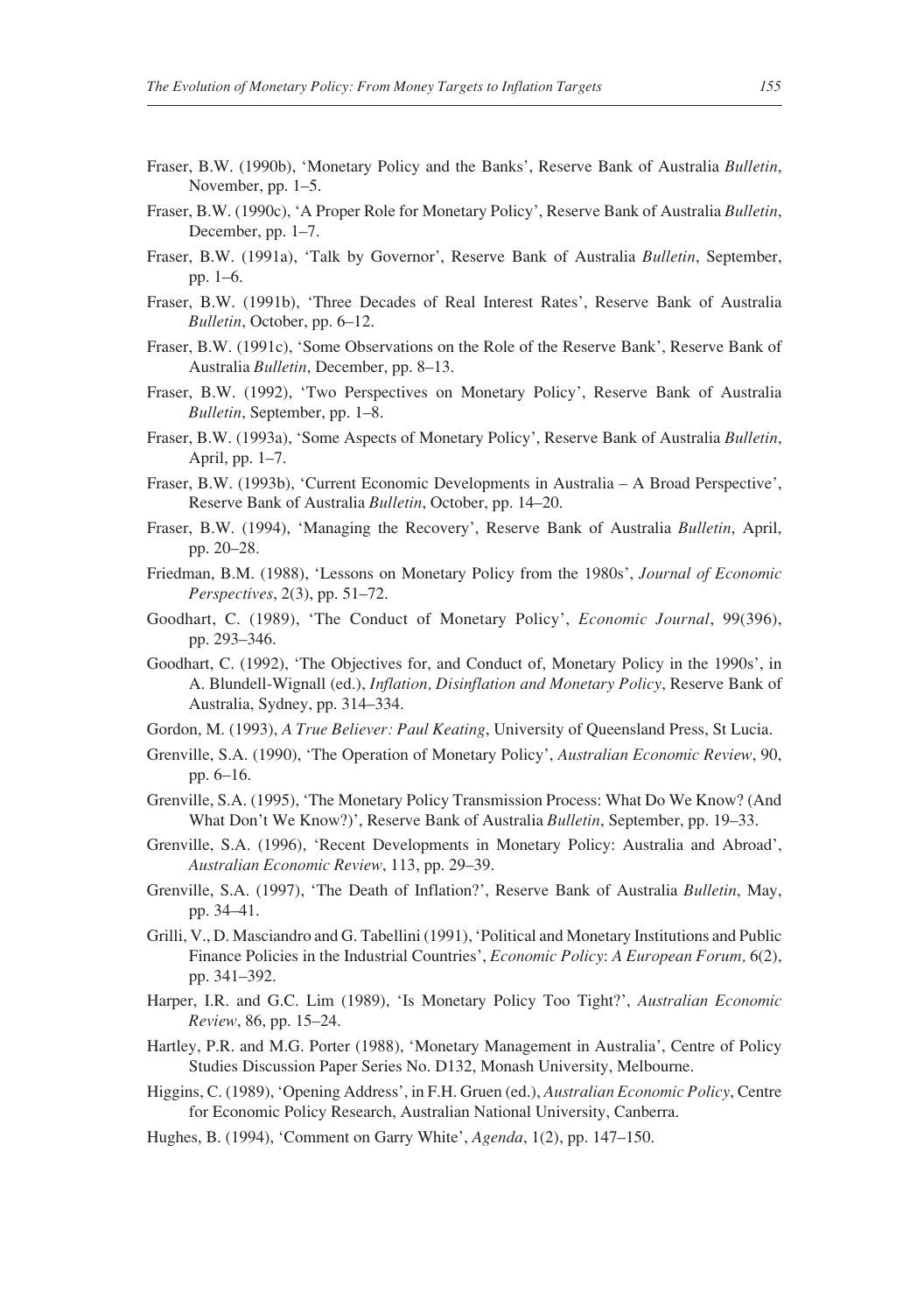- Johnston, R.A. (1984), 'Talk by the Governor', Reserve Bank of Australia *Bulletin*, May, pp. 763–768.
- Johnston, R.A. (1985a), 'Monetary Policy The Changing Environment', Reserve Bank of Australia *Bulletin*, June, pp. 807–813.
- Johnston, R.A. (1985b), 'The Monetary System in Transition', Reserve Bank of Australia *Bulletin*, November, pp. 1–8.
- Johnston, R.A. (1986a), 'The Role of a Central Bank', Reserve Bank of Australia *Bulletin*, February, pp. 1–7.
- Johnston, R.A. (1986b), 'Monetary Policy: Forecasting and Related Issues', Reserve Bank of Australia *Bulletin*, May, pp. 1–4.
- Johnston, R.A. (1988), 'The Reserve Bank: Its Dual Role Monetary Management and Financial Stability', Reserve Bank of Australia *Bulletin*, June, pp. 1–4.
- Johnston, R.A. (1989a), 'Talk by Governor', Reserve Bank of Australia *Bulletin*, April, pp. 8–9.
- Johnston, R.A. (1989b), 'The Reserve Bank's Role in Economic Management', Reserve Bank of Australia *Bulletin*, May, pp. 14–16.
- Johnston, R.A. (1992), 'Comments on Professor Schedvin', *Economic Papers*, 11(4), p. 18.
- Jonson, P.D. (1987), 'Monetary Indicators and the Economy', Reserve Bank of Australia *Bulletin*, December, pp. 5–15.
- Jonson, P.D. (1990), 'Inflation: Its Costs, Its Causes and Its Cure', *Policy*, 6(2), pp. 2–8.
- Jonson, P.D. and R.W. Rankin (1986), 'Some Recent Developments in Monetary Economics', *Economic Record*, 62(178), pp. 257–267.
- Keating, P.J. (1992), *One Nation: Speech by the Prime Minister*, The Hon. P.J. Keating, 26 February, AGPS, Canberra.
- Kelly, P. (1992), *The End of Certainty: The Story of the 1980s*, Allen & Unwin, St Leonards, NSW.
- Liberal and National Parties (1991a), *Fightback!*, Liberal and National Parties, Canberra.
- Liberal and National Parties (1991b), *Fightback!, Taxation and Expenditure Reform for Jobs and Growth*, Liberal and National Parties, Canberra.
- Macfarlane, I.J. (1984), Methods of Monetary Control in Australia, paper presented to the New Zealand Association of Economists Annual Conference, Massey University, 22 August. Published in D.J. Jüttner and T. Valentine (eds), *The Economics and Management of Financial Institutions*, Longman Cheshire, Melbourne, 1987, pp. 603–616.
- Macfarlane, I.J. (1988), 'Aims and Instruments of Monetary Policy', paper presented at 17th SEANZA Central Banking Course, Sydney, 7 November.
- Macfarlane, I.J. (1989a), 'Money, Credit and the Demand for Debt', Reserve Bank of Australia *Bulletin*, May, pp. 21–31.
- Macfarlane, I.J. (1989b), 'Policy Targets and Operating Procedures: The Australian Case', in *Monetary Policy Issues in the 1990s*, Federal Reserve Bank of Kansas City, Kansas City, Missouri, pp. 143–159.
- Macfarlane, I.J. (1990), 'Credit and Debt: Part II', Reserve Bank of Australia *Bulletin*, May, pp. 27–34.
- Macfarlane, I.J. (1991), 'The Lessons for Monetary Policy', in I.J. Macfarlane (ed.), *The Deregulation of Financial Intermediaries*, Reserve Bank of Australia, Sydney, pp. 175--199.
- Macfarlane, I.J. (1992a), 'The Structural Adjustment to Low Inflation', Reserve Bank of Australia *Bulletin*, June, pp. 9–13.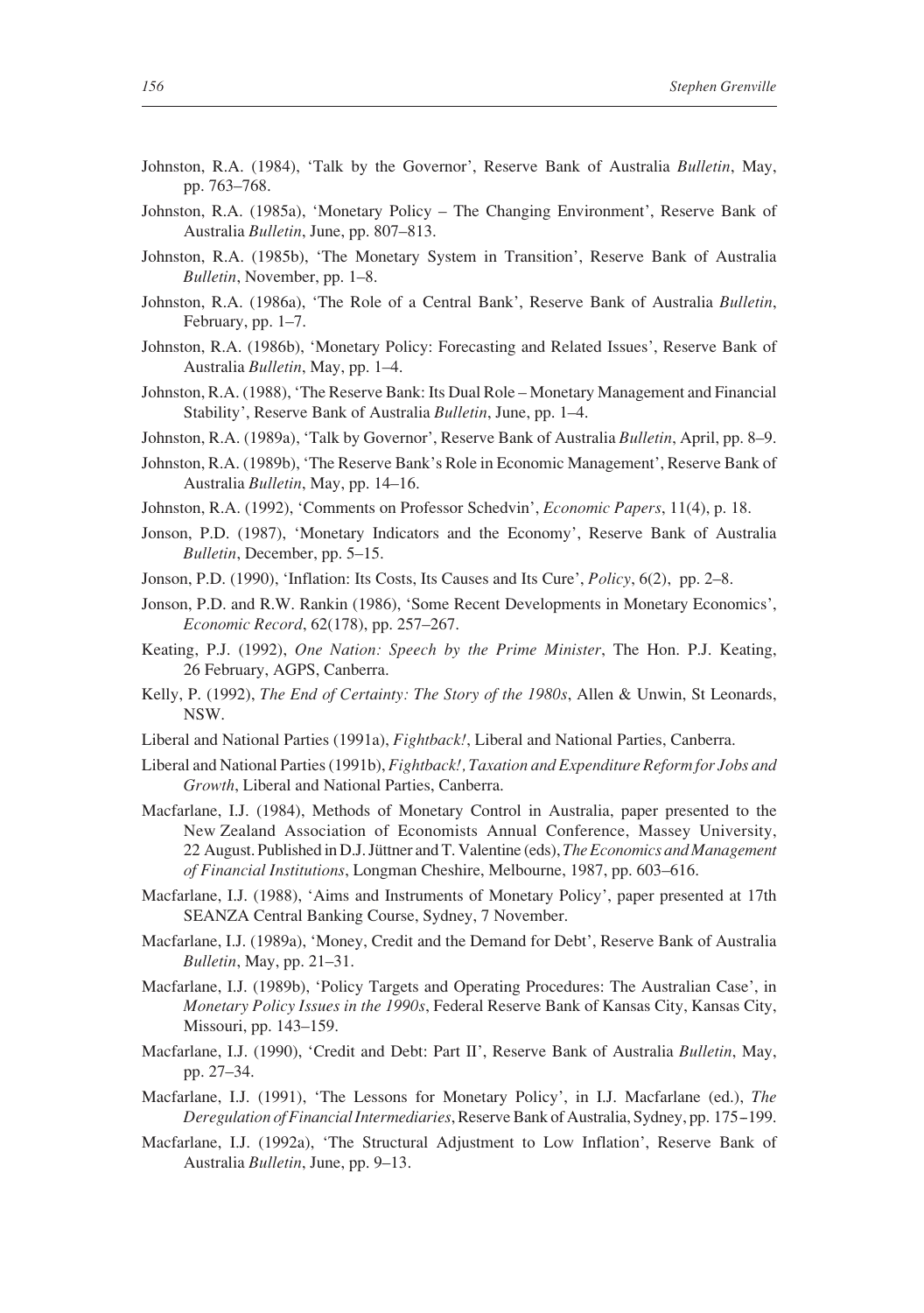- Macfarlane, I.J. (1992b), 'Making Monetary Policy in an Uncertain World', Reserve Bank of Australia *Bulletin*, September, pp. 9–16.
- Macfarlane, I.J. (1996), 'Making Monetary Policy: Perceptions and Reality', Reserve Bank of Australia *Bulletin*, October, pp. 32–37.
- Macfarlane, I.J. and G.R. Stevens (1989), 'Overview: Monetary Policy and the Economy', in I.J. Macfarlane and G.R. Stevens (eds), *Studies in Money and Credit*, Reserve Bank of Australia, Sydney, pp. 1–9.
- Makin, T. (1993), 'Reserve Bank Independence or a Monetary Growth Rule', *Policy*, 9(4), pp. 9–12.
- McCallum, B.T. (1985), 'Bank Deregulation, Accounting Systems of Exchange, and the Unit of Account: A Critical Review', *Carnegie-Rochester Conference Series on Public Policy,* 23, pp. 13–45.
- McTaggart, D. and C. Rogers (1990), 'Monetary Policy and the Terms of Trade: A Case for Monetary Base Control in Australia?', *Australian Economic Review*, 90, pp. 38–49.
- Morgan, D.R. (1990), 'The Evolution of Monetary Policy Since Financial Deregulation', *Economic Papers*, 9(4), pp. 1–18.
- Phillips, M.J. (1985), 'Monetary Policy From The Inside', Reserve Bank of Australia *Bulletin*, November, pp. 9–13.
- Phillips, M.J. (1989), 'A Central Banking Triptych', Reserve Bank of Australia *Bulletin*, October, pp. 13–16.
- Phillips, M.J. (1990), 'When the Music Stops', Reserve Bank of Australia *Bulletin*, July, pp. 14–16.
- Phillips, M.J. (1992), 'Central Banking A Parting View', Reserve Bank of Australia *Bulletin*, April, pp. 14–19.
- Pitchford, J.D. (1993), 'Macroeconomic Policy and Recession in Australia, 1982–1992', The University of Queensland, Department of Economics Discussion Papers No. 124.
- Porter, M. (1989), 'Monetary Policy', paper presented to IPA Economic Seminar, Melbourne.
- Reserve Bank of Australia, *Annual Report*, various.
- Reserve Bank of Australia (1985), 'Meeting on Monetary Issues', Reserve Bank of Australia *Bulletin*, December, pp. 1–4.
- Reserve Bank of Australia (1993), 'Devaluation and Inflation', Reserve Bank of Australia *Bulletin*, May, pp. 1–3.
- Sieper, E. and G.M. Wells (1991), 'Macroeconomics on the Left: Australia and New Zealand in the Eighties', in F.H. Gruen (ed.), *Australian Economic Policy*, Centre for Economic Policy Research, Australian National University, Canberra, pp. 235–280.
- Skidelsky, R. (1997), 'Bring Back Keynes', *Prospect*, May, pp. 30–35.
- Stemp, P.J. and C.W. Murphy (1991), 'Monetary Policy in Australia: The Conflict Between Short-Term and Medium-Term Objectives', *Australian Economic Review*, 94, pp. 20–31.
- Stutchbury, M. (1991), *Boom to Bust,* The Financial Review Library, Sydney.
- Stutchbury, M. (1992), *Gain from the Pain: Australia Recovers from its Economic Boom-bust*, The Financial Review Library, Sydney.
- Taylor, J. (1992), 'The Great Inflation, The Great Disinflation, and Policies for Future Price Stability', in A. Blundell-Wignall (ed.), *Inflation, Disinflation and Monetary Policy*, Reserve Bank of Australia, Sydney, pp. 9–31.